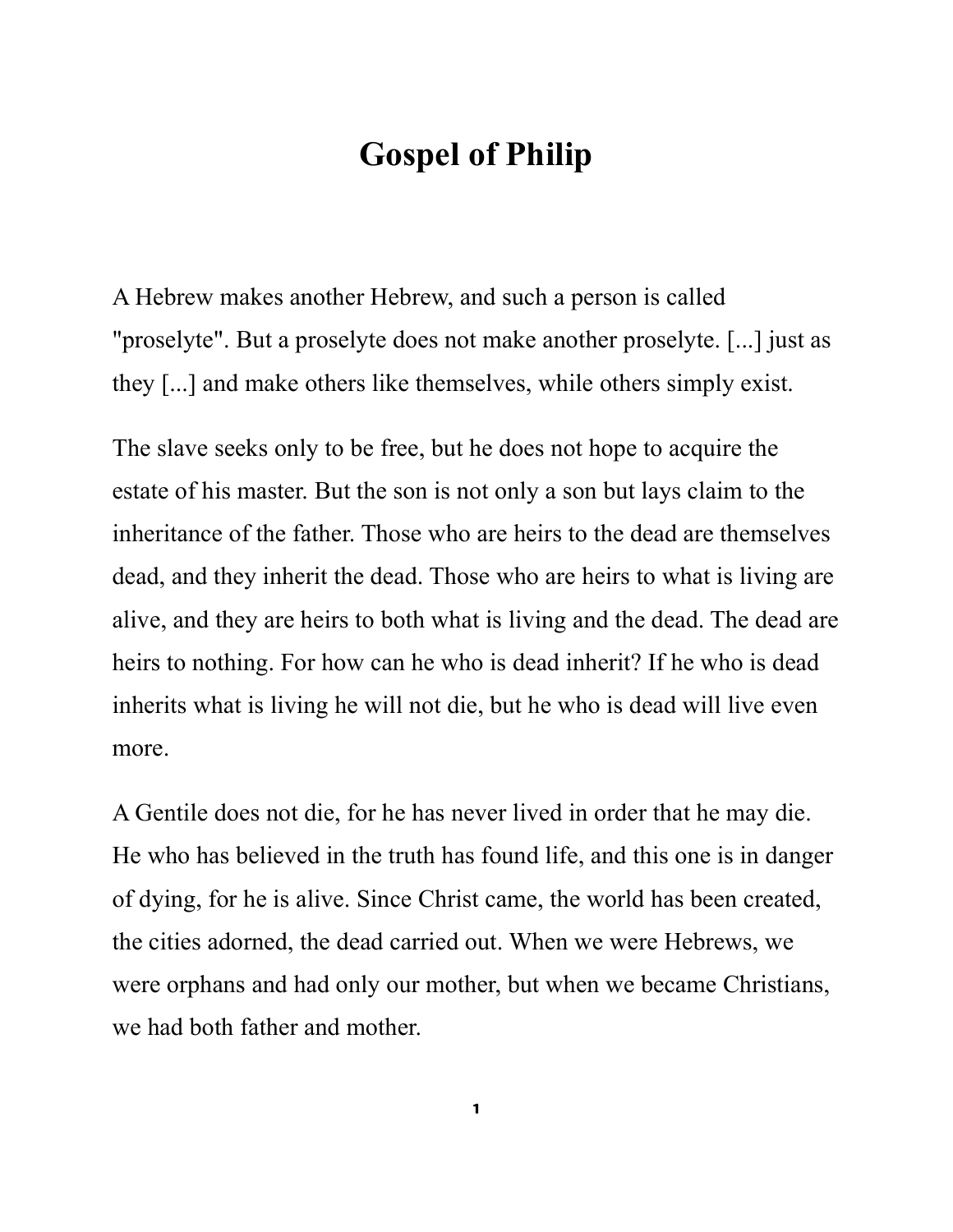Those who sow in winter reap in summer. The winter is the world, the summer the other Aeon (eternal realm). Let us sow in the world that we may reap in the summer. Because of this, it is fitting for us not to pray in the winter. Summer follows winter. But if any man reap in winter he will not actually reap but only pluck out, since it will not provide a harvest for such a person. It is not only [...] that it will [...] come forth, but also on the Sabbath [...] is barren.

Christ came to ransom some, to save others, to redeem others. He ransomed those who were strangers and made them his own. And he set his own apart, those whom he gave as a pledge according to his plan. It was not only when he appeared that he voluntarily laid down his life, but he voluntarily laid down his life from the very day the world came into being. Then he came first in order to take it, since it had been given as a pledge. It fell into the hands of robbers and was taken captive, but he saved it. He redeemed the good people in the world as well as the evil.

Light and Darkness, life and death, right and left, are brothers of one another. They are inseparable. Because of this neither are the good good, nor evil evil, nor is life life, nor death death. For this reason each one will dissolve into its earliest origin. But those who are exalted above the world are indissoluble, eternal.

 $\mathbf{z}$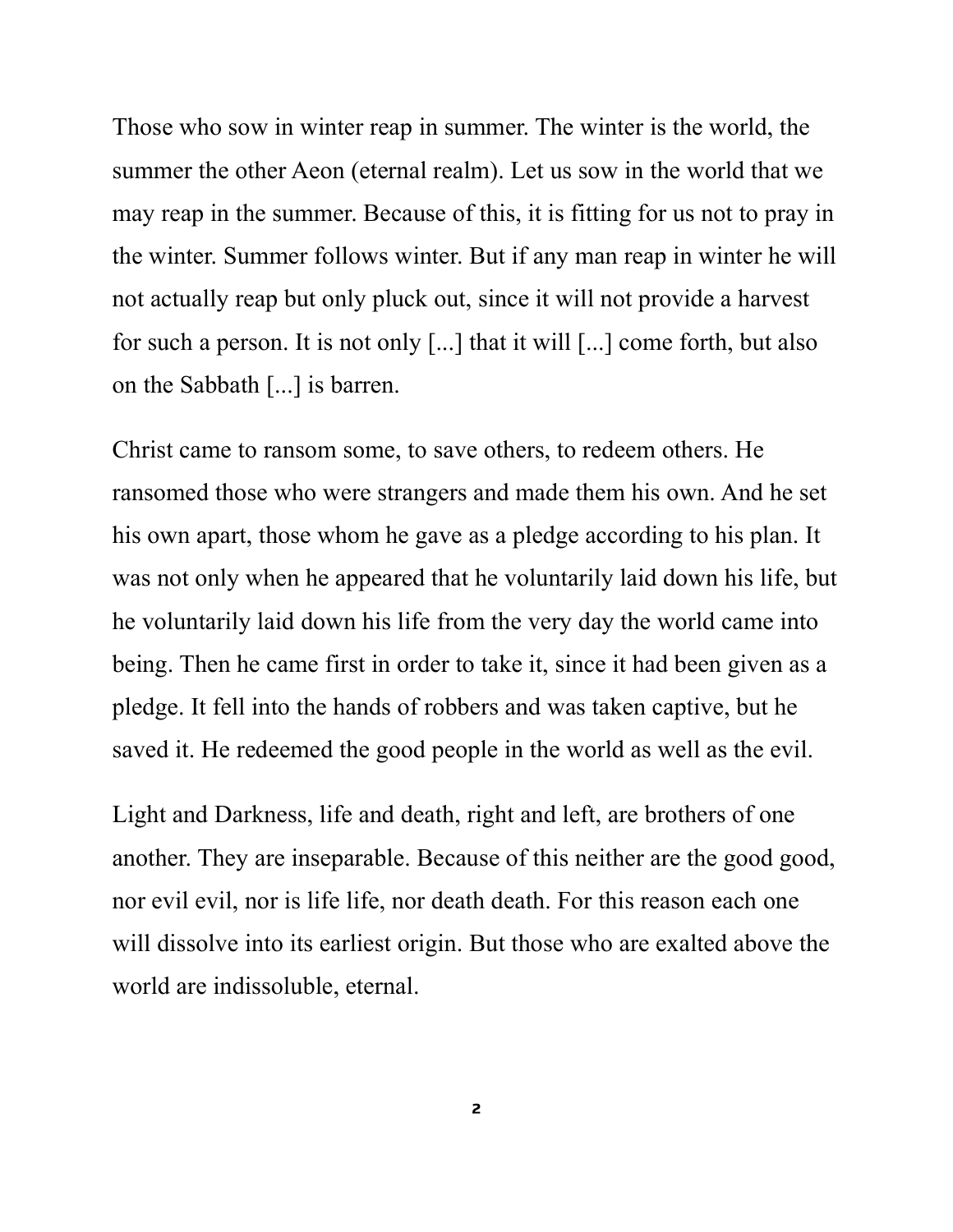Names given to the worldly are very deceptive, for they divert our thoughts from what is correct to what is incorrect. Thus one who hears the word "God" does not perceive what is correct, but perceives what is incorrect. So also with "the Father" and "the Son" and "the Holy Spirit" and "life" and "light" and "resurrection" and "the Church (Ekklesia)" and all the rest - people do not perceive what is correct but they perceive what is incorrect, unless they have come to know what is correct. The names which are heard are in the world [...] deceive. If they were in the Aeon (eternal realm), they would at no time be used as names in the world. Nor were they set among worldly things. They have an end in the Aeon.

One single name is not uttered in the world, the name which the Father gave to the Son; it is the name above all things: the name of the Father. For the Son would not become Father unless he wore the name of the Father. Those who have this name know it, but they do not speak it. But those who do not have it do not know it.

But truth brought names into existence in the world for our sakes, because it is not possible to learn it (truth) without these names. Truth is one single thing; it is many things and for our sakes to teach about this one thing in love through many things. The rulers (archons) wanted to deceive man, since they saw that he had a kinship with those that are

 $\overline{\mathbf{3}}$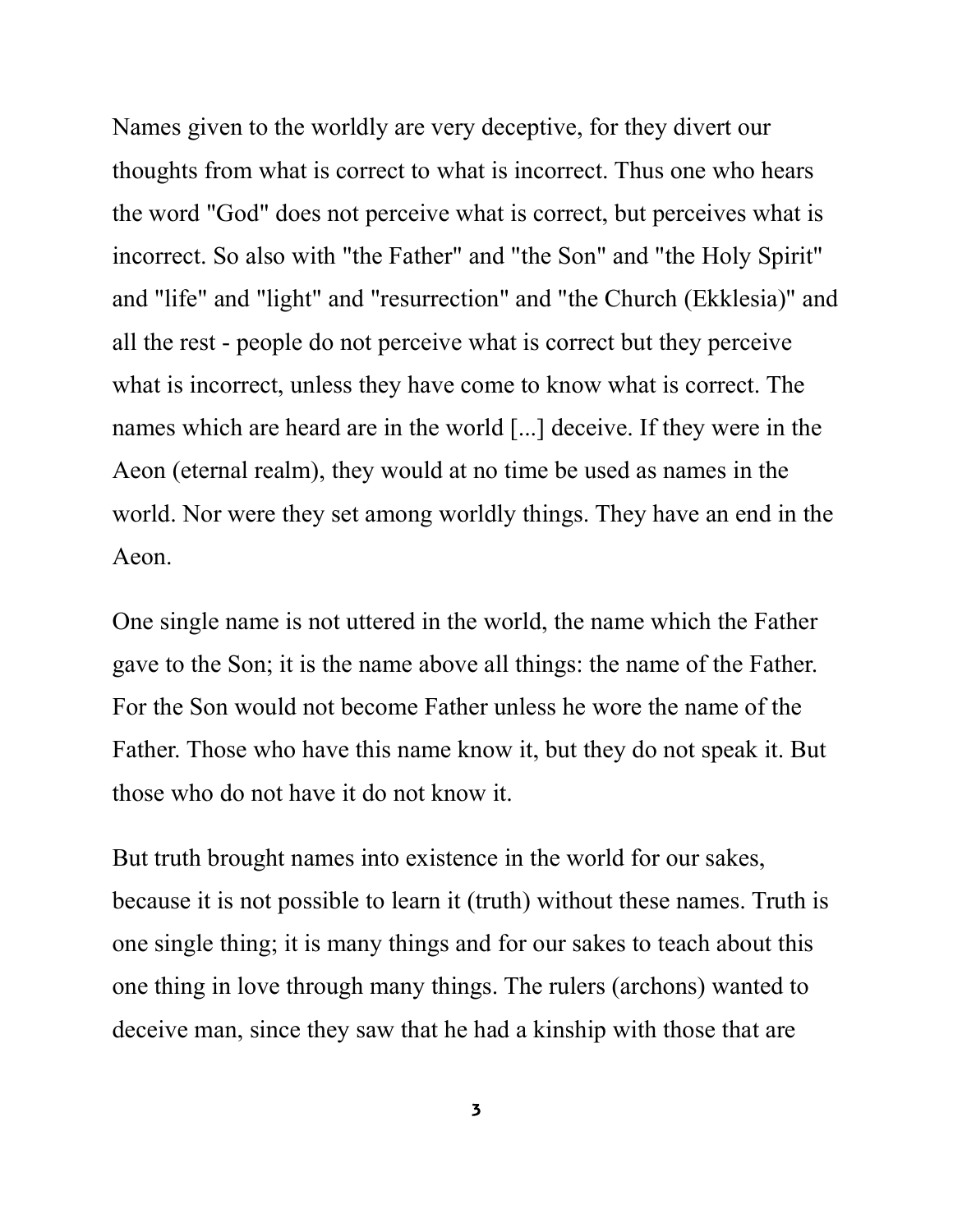truly good. They took the name of those that are good and gave it to those that are not good, so that through the names they might deceive him and bind them to those that are not good. And afterward, what a favor they do for them! They make them be removed from those that are not good and place them among those that are good. These things they knew, for they wanted to take the free man and make him a slave to them forever.

These are powers which [...] man, not wishing him to be saved, in order that they may [...]. For if man is saved, there will not be any sacrifices [...] and animals will not be offered to the powers. Indeed, the animals were the ones to whom they sacrificed. They were indeed offering them up alive, but when they offered them up, they died. As for man, they offered him up to God dead, and he lived.

Before Christ came, there was no bread in the world, just as Paradise, the place were Adam was, had many trees to nourish the animals but no wheat to sustain man. Man used to feed like the animals, but when Christ came, the perfect man, he brought bread from heaven in order that man might be nourished with the food of man. The rulers thought that it was by their own power and will that they were doing what they did, but the Holy Spirit in secret was accomplishing everything through them as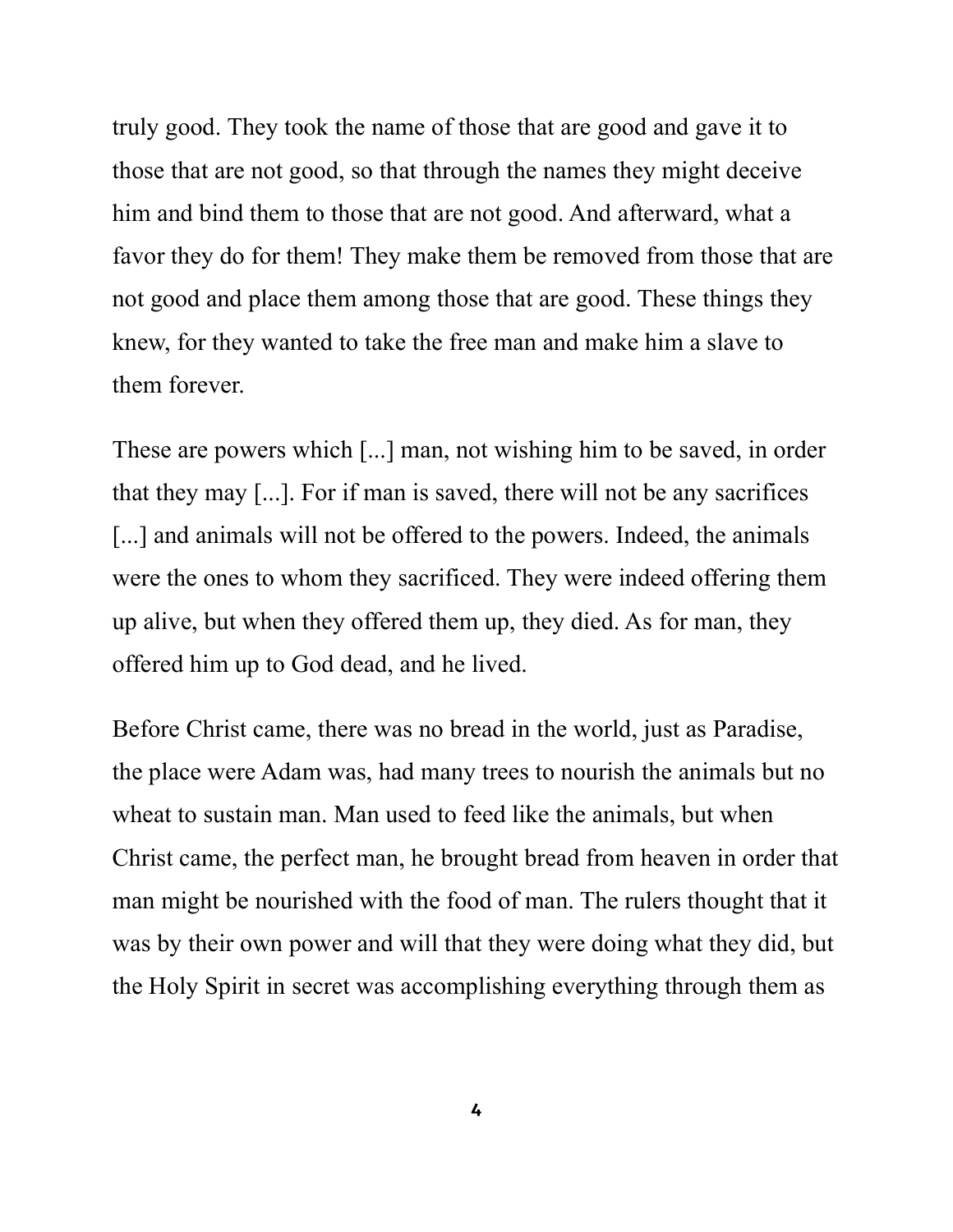it wished. Truth, which existed since the beginning, is sown everywhere. And many see it being sown, but few are they who see it being reaped.

Some said, "Mary conceived by the Holy Spirit." They are in error. They do not know what they are saying. When did a woman ever conceive by a woman? Mary is the virgin whom no power defiled. She is a great anathema to the Hebrews, who are the apostles and the apostolic men. This virgin whom no power defiled [...] the powers defile themselves. And the Lord would not have said "My Father who is in Heaven", unless he had had another father, but he would have said simply "My father".

The Lord said to the disciples, "[...] from every house. Bring into the house of the Father. But do not take (anything) in the house of the Father nor carry it off."

"Jesus" is a hidden name, "Christ" is a revealed name. For this reason "Jesus" is not particular to any language; rather he is always called by the name "Jesus". While as for "Christ", in Syriac it is "Messiah", in Greek it is "Christ". Certainly all the others have it according to their own language. "The Nazarene" is he who reveals what is hidden. Christ has everything in himself, whether man, or angel, or mystery, and the Father.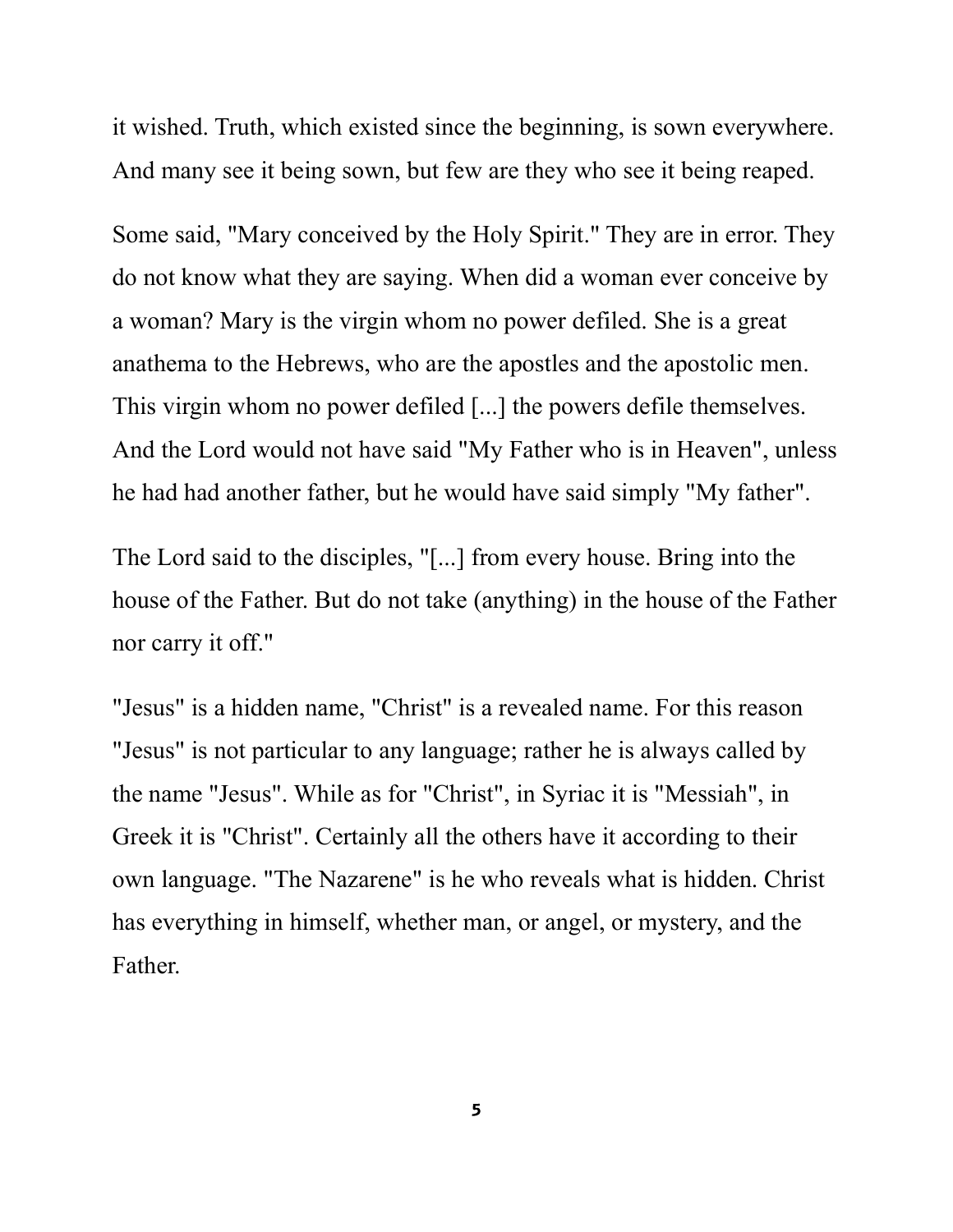Those who say that the Lord died first and (then) rose up are in error, for he rose up first and (then) died. If one does not first attain the resurrection, he will not die. As God lives, he would [...].

No one will hide a large valuable object in something large, but many a time one has tossed countless thousands into a thing worth a penny. Compare the soul. It is a precious thing and it came to be in a contemptible body.

Some are afraid lest they rise naked. Because of this they wish to rise in the flesh, and they do not know that it is those who wear the flesh who are naked. It is those who [...] to unclothe themselves who are not naked. "Flesh and blood shall not inherit the kingdom of God". What is this which will not inherit? This which is on us. But what is this, too, which will inherit? It is that which belongs to Jesus and his blood. Because of this he said "He who shall not eat my flesh and drink my blood has not life in him". What is it? His flesh is the word, and his blood is the Holy Spirit. He who has received these has food and he has drink and clothing. I find fault with the others who say that it will not rise. Then both of them are at fault. You say that the flesh will not rise. But tell me what will rise, that we may honor you. You say the Spirit in the flesh, and it is also this light in the flesh. (But) this too is a matter which is in the flesh, for whatever you shall say, you say nothing outside the flesh. It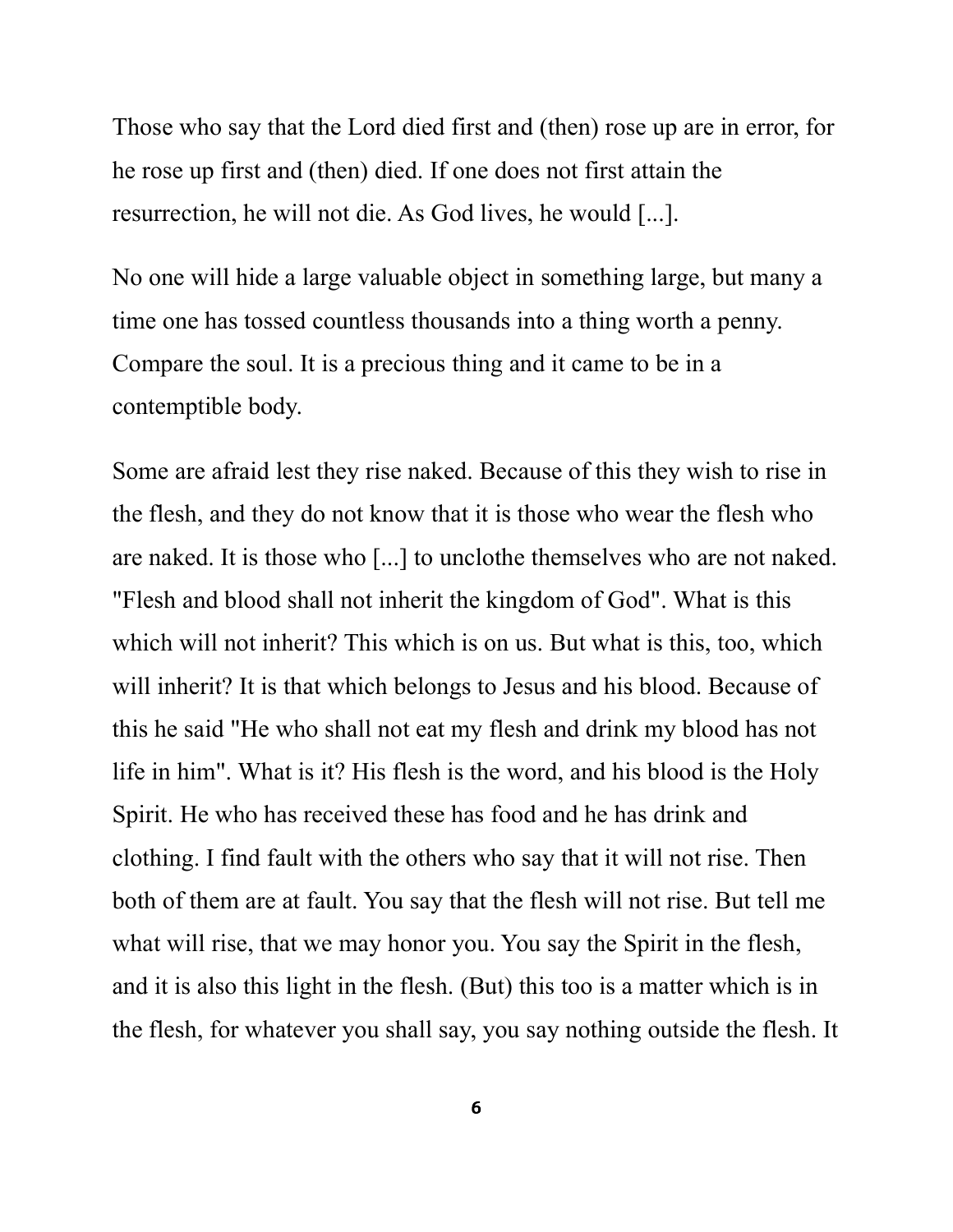is necessary to rise in this flesh, since everything exists in it. In this world, those who put on garments are better than the garments. In the Kingdom of Heaven, the garments are better than those that put them on.

It is through water and fire that the whole place is purified - the visible by the visible, the hidden by the hidden. There are some things hidden through those visible. There is water in water, there is fire in chrism.

Jesus took them all by stealth, for he did not appear as he was, but in the manner in which they would be able to see him. He appeared to them all. He appeared to the great as great. He appeared to the small as small. He appeared to the angels as an angel, and to men as a man. Because of this, his word hid itself from everyone. Some indeed saw him, thinking that they were seeing themselves, but when he appeared to his disciples in glory on the mount, he was not small. He became great, but he made the disciples great, that they might be able to see him in his greatness.

He said on that day in the thanksgiving, "You who have joined the perfect light with the Holy Spirit, unite the angels with us also, as being the images." Do not despise the lamb, for without it, it is not possible to see the king. No one will be able to go in to the king if he is naked.

The heavenly man has many more sons than the earthly man. If the sons of Adam are many, although they die, how much more the sons of the

 $\overline{\mathbf{7}}$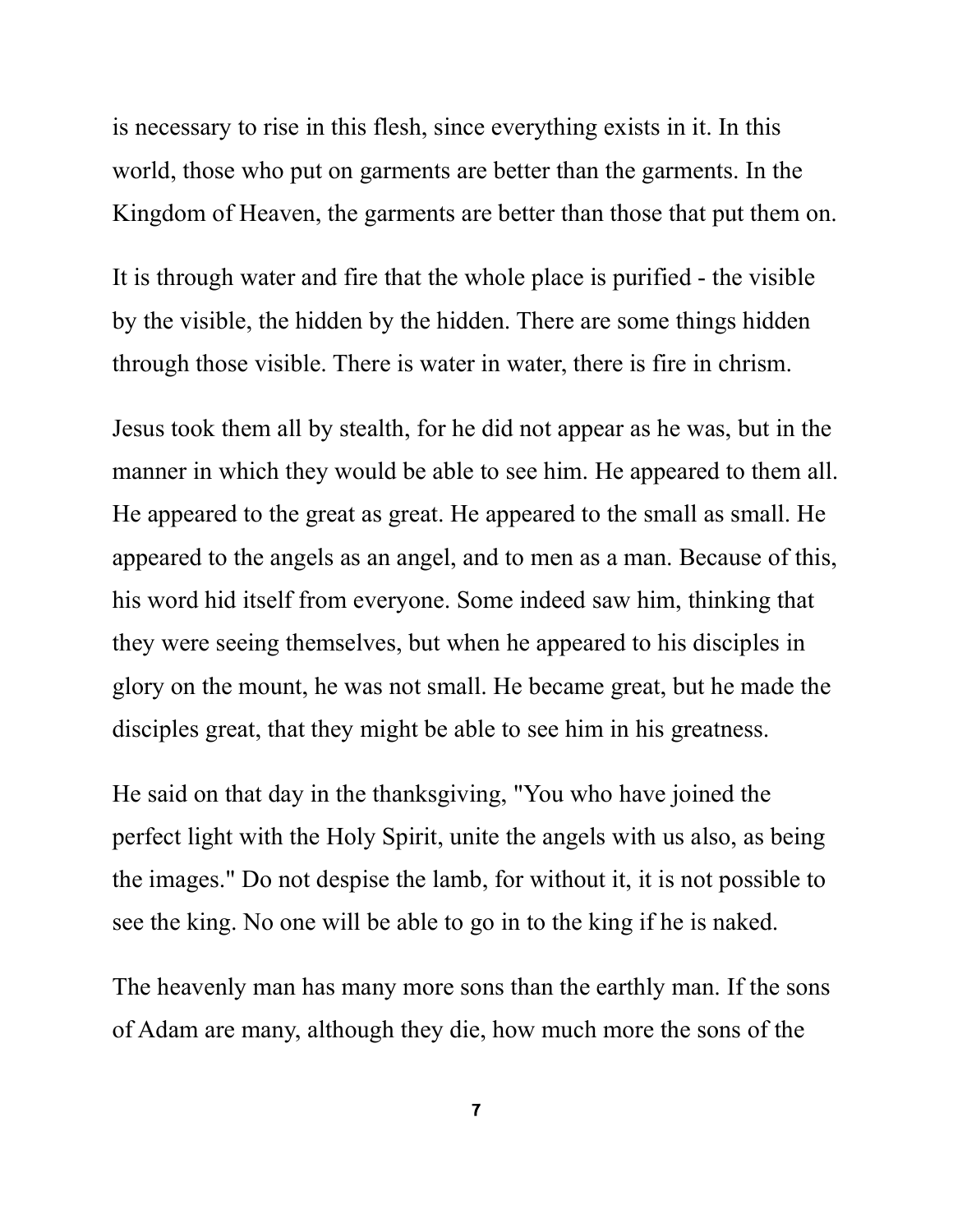perfect man, they who do not die but are always begotten. The father makes a son, and the son has not the power to make a son. For he who has been begotten has not the power to beget, but the son gets brothers for himself, not sons. All who are begotten in the world are begotten in a natural way, and the others are nourished from the place whence they have been born. It is from being promised to the heavenly place that man receives nourishment. [...] him from the mouth. And had the word gone out from that place, it would be nourished from the mouth and it would become perfect. For it is by a kiss that the perfect conceive and give birth. For this reason we also kiss one another. We receive conception from the grace which is in one another.

There were three who always walked with the Lord: Mary, his mother, and her sister, and Magdalene, the one who was called his companion. His sister and his mother and his companion were each a Mary.

"The Father" and "the Son" are single names; "the Holy Spirit" is a double name. For they are everywhere: they are above, they are below; they are in the concealed, they are in the revealed. The Holy Spirit is in the revealed: it is below. It is in the concealed: it is above.

The saints are served by evil powers, for they are blinded by the Holy Spirit into thinking that they are serving an (ordinary) man whenever they do so for the saints. Because of this, a disciple asked the Lord one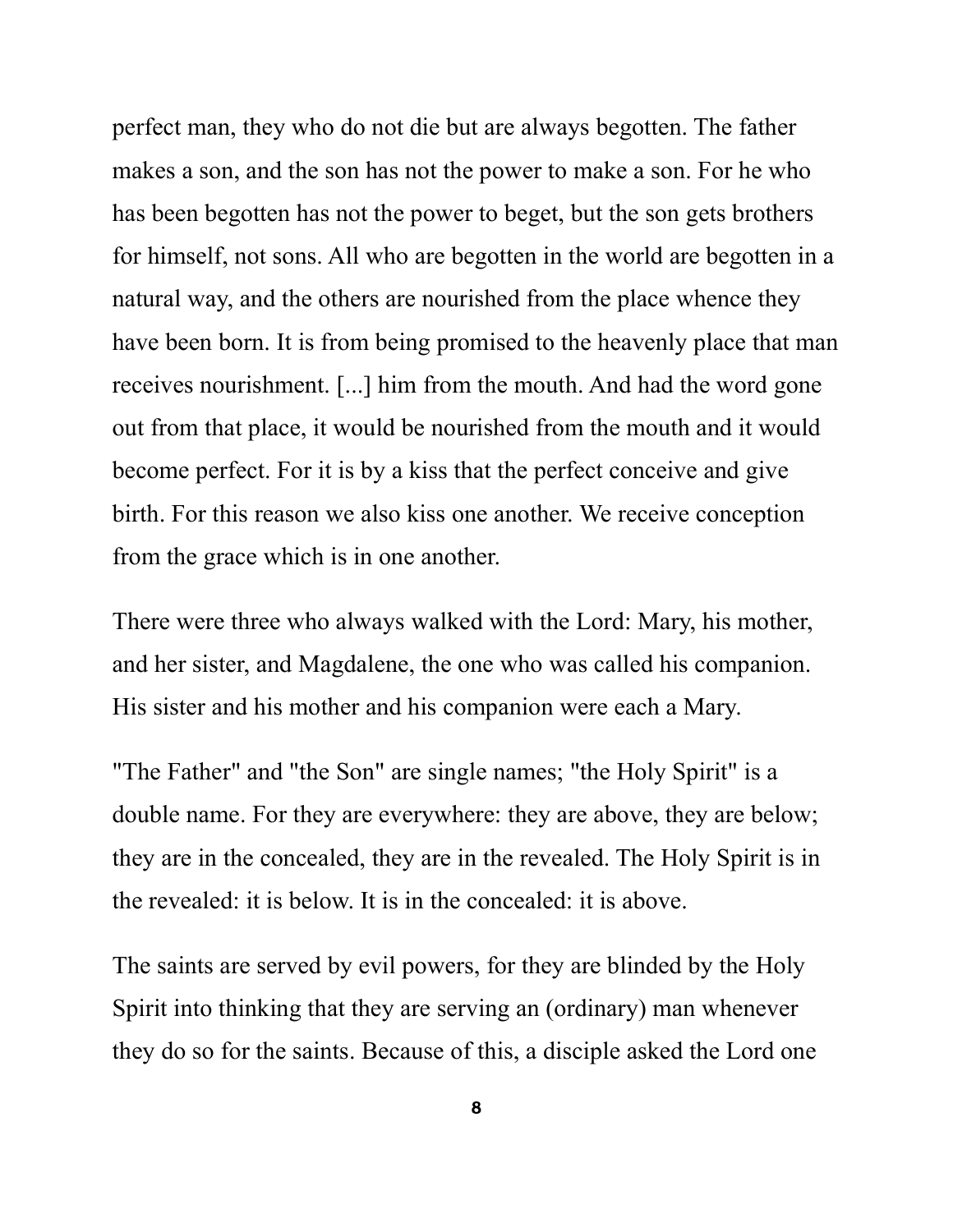day for something of this world. He said to him, "Ask your mother, and she will give you of the things which are another's."

The apostles said to the disciples, "May our entire offering obtain salt." They called Sophia "salt". Without it, no offering is acceptable. But Sophia is barren, without child. For this reason, she is called "a trace of salt". Wherever they will [...] in their own way, the Holy Spirit [...], and her children are many.

What the father possesses belongs to the son, and the son himself, so long as he is small, is not entrusted with what is his. But when he becomes a man, his father gives him all that he possesses.

Those who have gone astray, whom the spirit begets, usually go astray also because of the Spirit. Thus, by one and the same breath, the fire blazes and is put out.

Echamoth is one thing and Echmoth, another. Echamoth is Wisdom simply, but Echmoth is the Wisdom of death, which is the one who knows death, which is called "the little Wisdom".

There are domestic animals, like the bull and the ass and others of this kind. Others are wild and live apart in the deserts. Man ploughs the field by means of the domestic animals, and from this he is nourished, he and the animals, whether tame or wild. Compare the perfect man. It is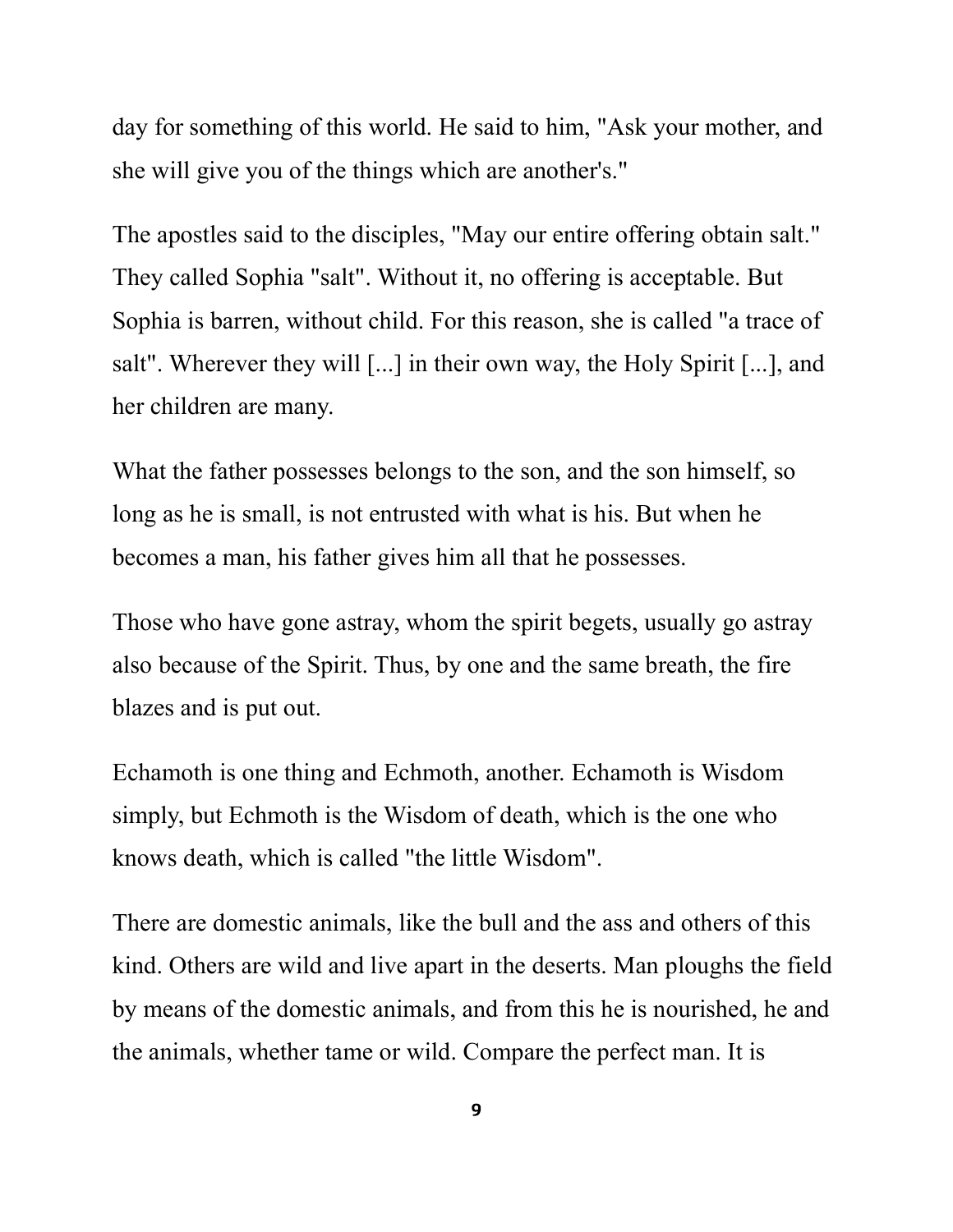through powers which are submissive that he ploughs, preparing for everything to come into being. For it is because of this that the whole place stands, whether the good or the evil, the right and the left. The Holy Spirit shepherds everyone and rules all the powers, the "tame" ones and the "wild" ones, as well as those which are unique. For indeed he [...] shuts them in, in order that [...] wish, they will not be able to escape.

He who has been created is beautiful, but you would  $\leq$  not  $\geq$  find his sons noble creations. If he were not created, but begotten, you would find that his seed was noble. But now he was created (and) he begot. What nobility is this? First, adultery came into being, afterward murder. And he was begotten in adultery, for he was the child of the Serpent. So he became a murderer, just like his father, and he killed his brother. Indeed, every act of sexual intercourse which has occurred between those unlike one another is adultery.

God is a dyer. As the good dyes, which are called "true", dissolve with the things dyed in them, so it is with those whom God has dyed. Since his dyes are immortal, they become immortal by means of his colors. Now God dips what he dips in water.

It is not possible for anyone to see anything of the things that actually exist unless he becomes like them. This is not the way with man in the world: he sees the sun without being a sun; and he sees the heaven and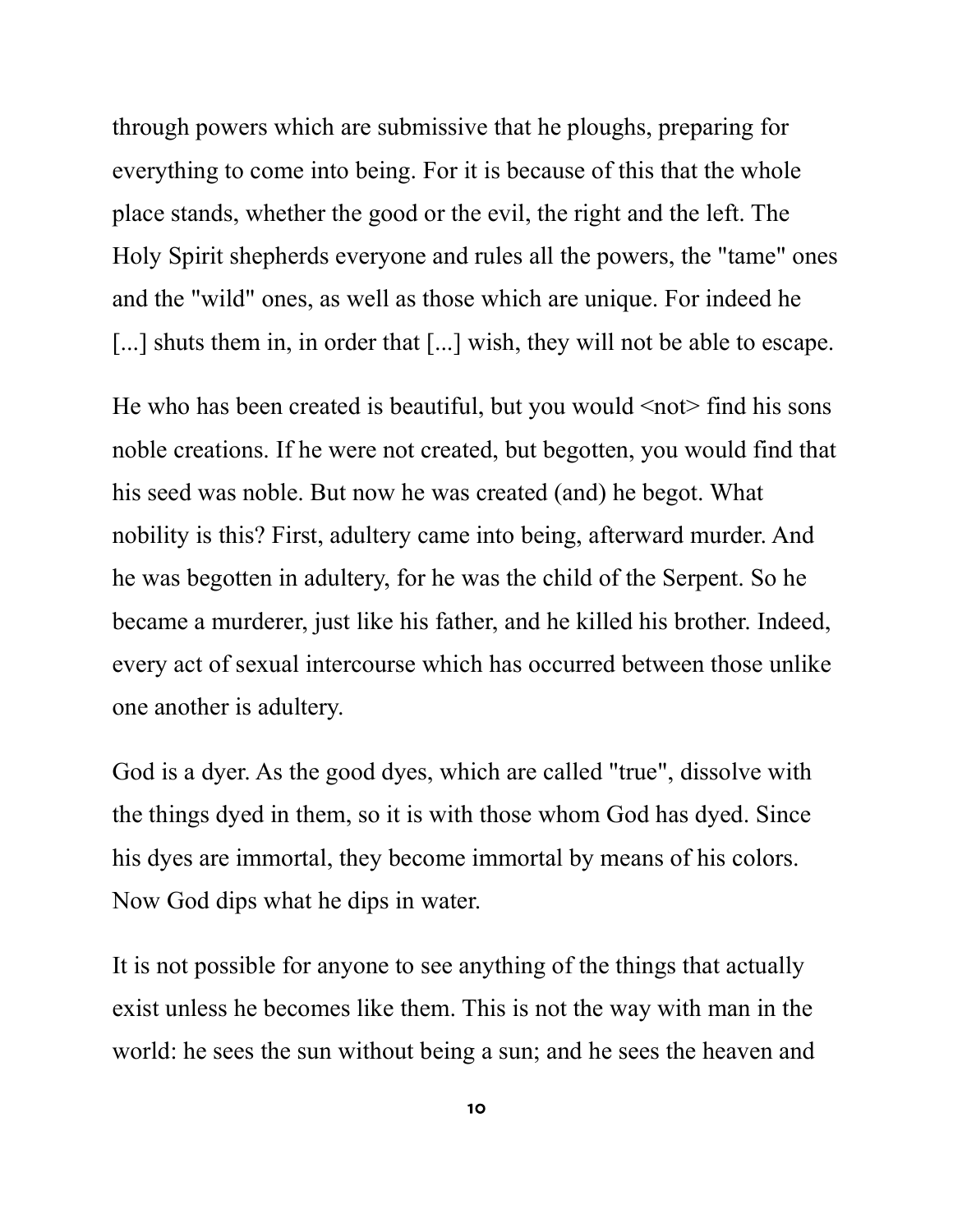the earth and all other things, but he is not these things. This is quite in keeping with the truth. But you saw something of that place, and you became those things. You saw the Spirit, you became spirit. You saw Christ, you became Christ. You saw the Father, you shall become Father. So in this place you see everything and do not see yourself, but in that place you do see yourself - and what you see you shall become.

Faith receives, love gives. No one will be able to receive without faith. No one will be able to give without love. Because of this, in order that we may indeed receive, we believe, and in order that we may love, we give, since if one gives without love, he has no profit from what he has given. He who has received something other than the Lord is still a Hebrew.

The apostles who were before us had these names for him: "Jesus, the Nazorean, Messiah", that is, "Jesus, the Nazorean, the Christ". The last name is "Christ", the first is "Jesus", that in the middle is "the Nazarene". "Messiah" has two meanings, both "the Christ" and "the measured". "Jesus" in Hebrew is "the redemption". "Nazara" is "the Truth". "The Nazarene" then, is "the Truth". "Christ" [...] has been measured. "The Nazarene" and "Jesus" are they who have been measured.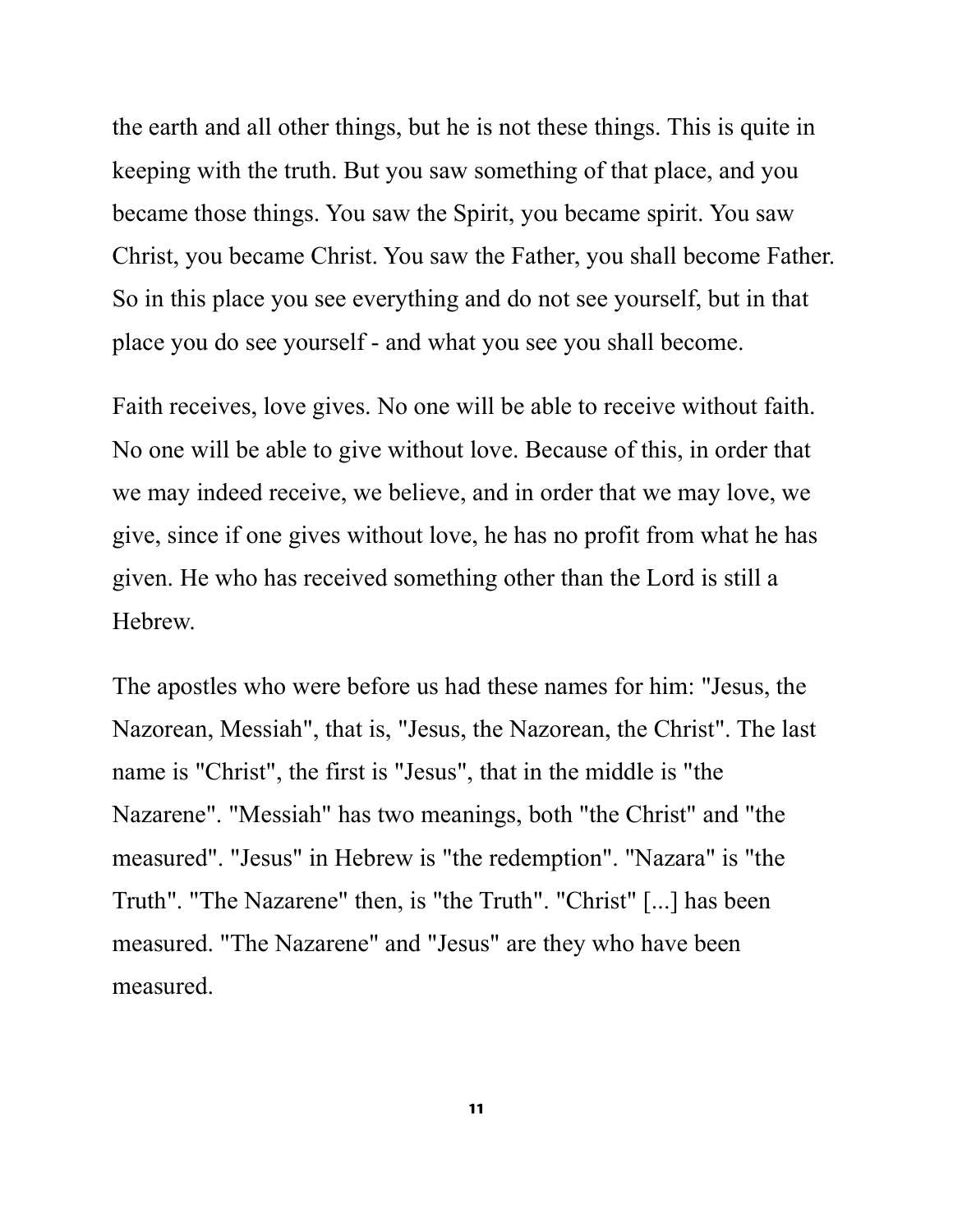When the pearl is cast down into the mud, it becomes greatly despised, nor if it is anointed with balsam oil will it become more precious. But it always has value in the eyes of its owner. Compare the Sons of God: wherever they may be, they still have value in the eyes of their Father.

If you say, "I am a Jew," no one will be moved. If you say, "I am a Roman," no one will be disturbed. If you say, "I am a Greek, a barbarian, a slave, a free man," no one will be troubled. If you say, "I am a Christian," the [...] will tremble. Would that I might [...] like that - the person whose name [...] will not be able to endure hearing.

God is a man-eater. For this reason, men are sacrificed to him. Before men were sacrificed, animals were being sacrificed, since those to whom they were sacrificed were not gods.

Glass decanters and earthenware jugs are both made by means of fire. But if glass decanters break, they are done over, for they came into being through a breath. If earthenware jugs break, however, they are destroyed, for they came into being without breath.

An ass which turns a millstone did a hundred miles walking. When it was loosed, it found that it was still at the same place. There are men who make many journeys, but make no progress towards any destination. When evening came upon them, they saw neither city nor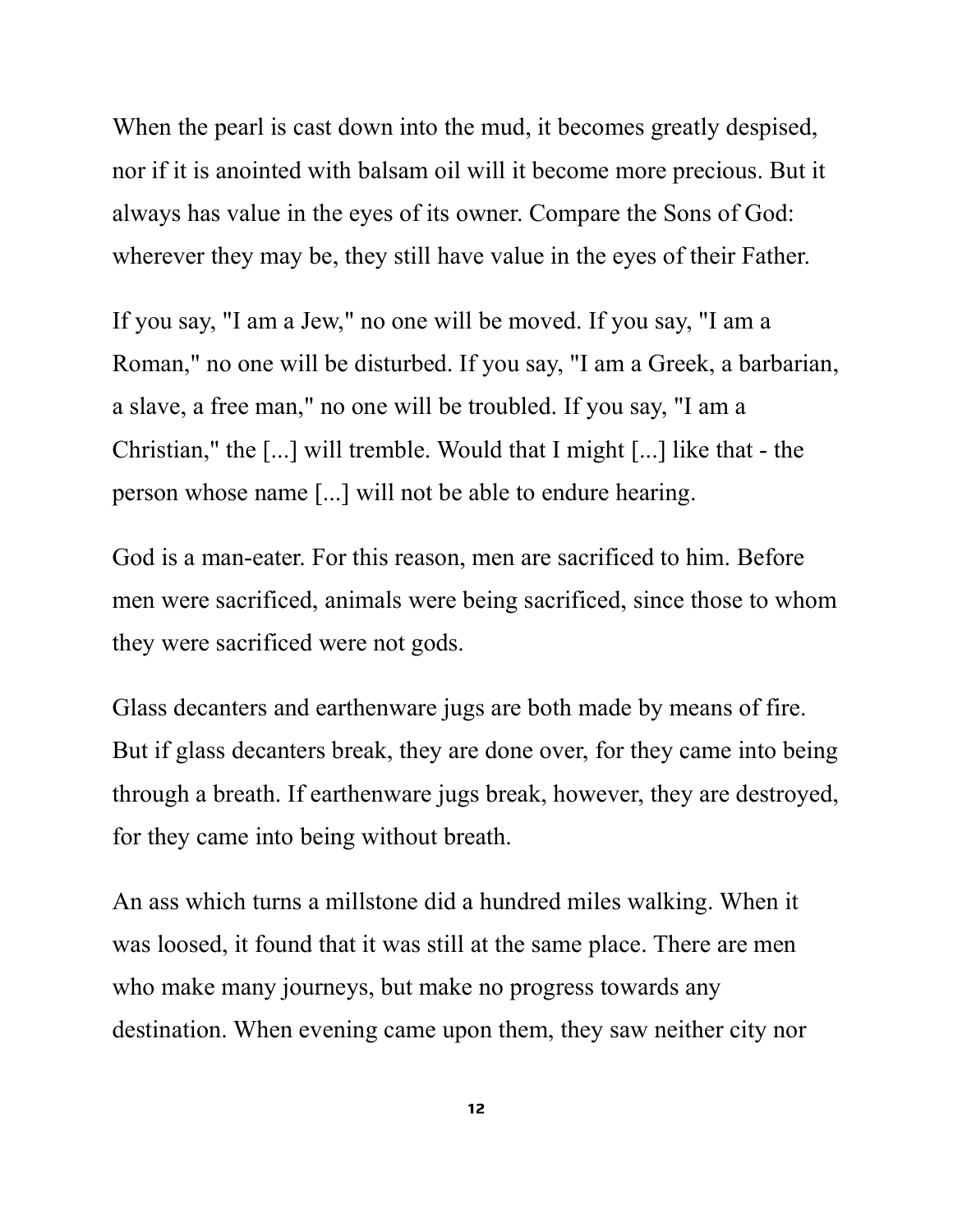village, neither human artifact nor natural phenomenon, power nor angel. In vain have the wretches labored.

The eucharist is Jesus. For he is called in Syriac "Pharisatha," which is "the one who is spread out," for Jesus came to crucify the world.

The Lord went into the dye works of Levi. He took seventy-two different colors and threw them into the vat. He took them out all white. And he said, "Even so has the Son of Man come as a dyer."

As for the Wisdom who is called "the barren," she is the mother of the angels. And the companion of the [...] Mary Magdalene. [...] loved her more than all the disciples, and used to kiss her often on her mouth. The rest of the disciples [...]. They said to him "Why do you love her more than all of us?" The Savior answered and said to them,"Why do I not love you like her? When a blind man and one who sees are both together in darkness, they are no different from one another. When the light comes, then he who sees will see the light, and he who is blind will remain in darkness."

The Lord said, "Blessed is he who is before he came into being. For he who is, has been and shall be."

The superiority of man is not obvious to the eye, but lies in what is hidden from view. Consequently, he has mastery over the animals which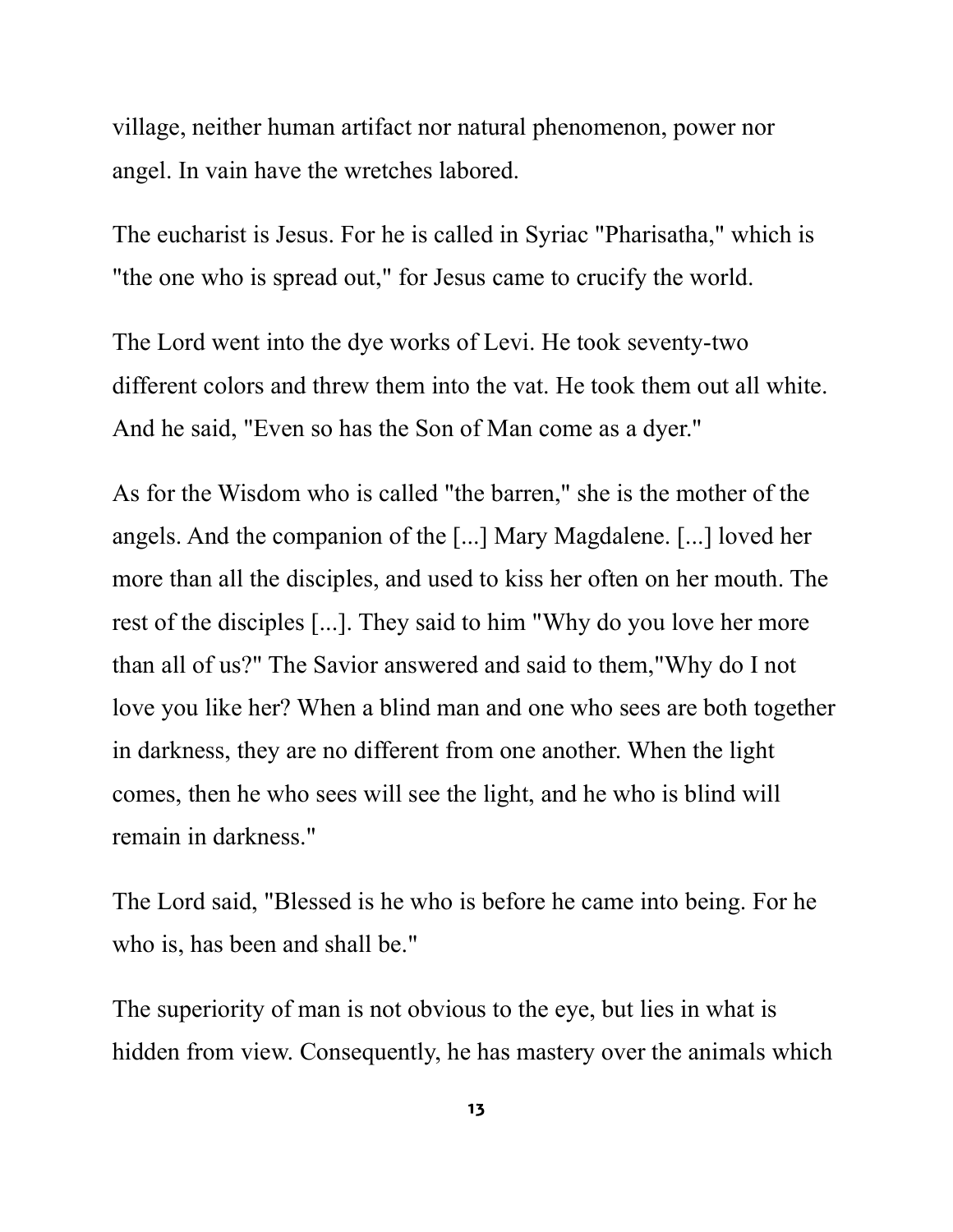are stronger than he is and great in terms of the obvious and the hidden. This enables them to survive. But if man is separated from them, they slay one another and bite one another. They ate one another because they did not find any food. But now they have found food because man tilled the soil.

If one goes down into the water and comes up without having received anything, and says "I am a Christian," he has borrowed the name at interest. But if he receives the Holy Spirit, he has the name as a gift. He who has received a gift does not have to give it back, but of him who has borrowed it at interest, payment is demanded. This is the way it happens to one when he experiences a mystery.

Great is the mystery of marriage! For without it, the world would not exist. Now the existence of the world [...], and the existence of [...] marriage. Think of the [...] relationship, for it possesses [...] power. Its image consists of a defilement.

The forms of evil spirit include male ones and female ones. The males are they which unite with the souls which inhabit a female form, but the females are they which are mingled with those in a male form, though one who was disobedient. And none shall be able to escape them, since they detain him if he does not receive a male power or a female power, the bridegroom and the bride. One receives them from the mirrored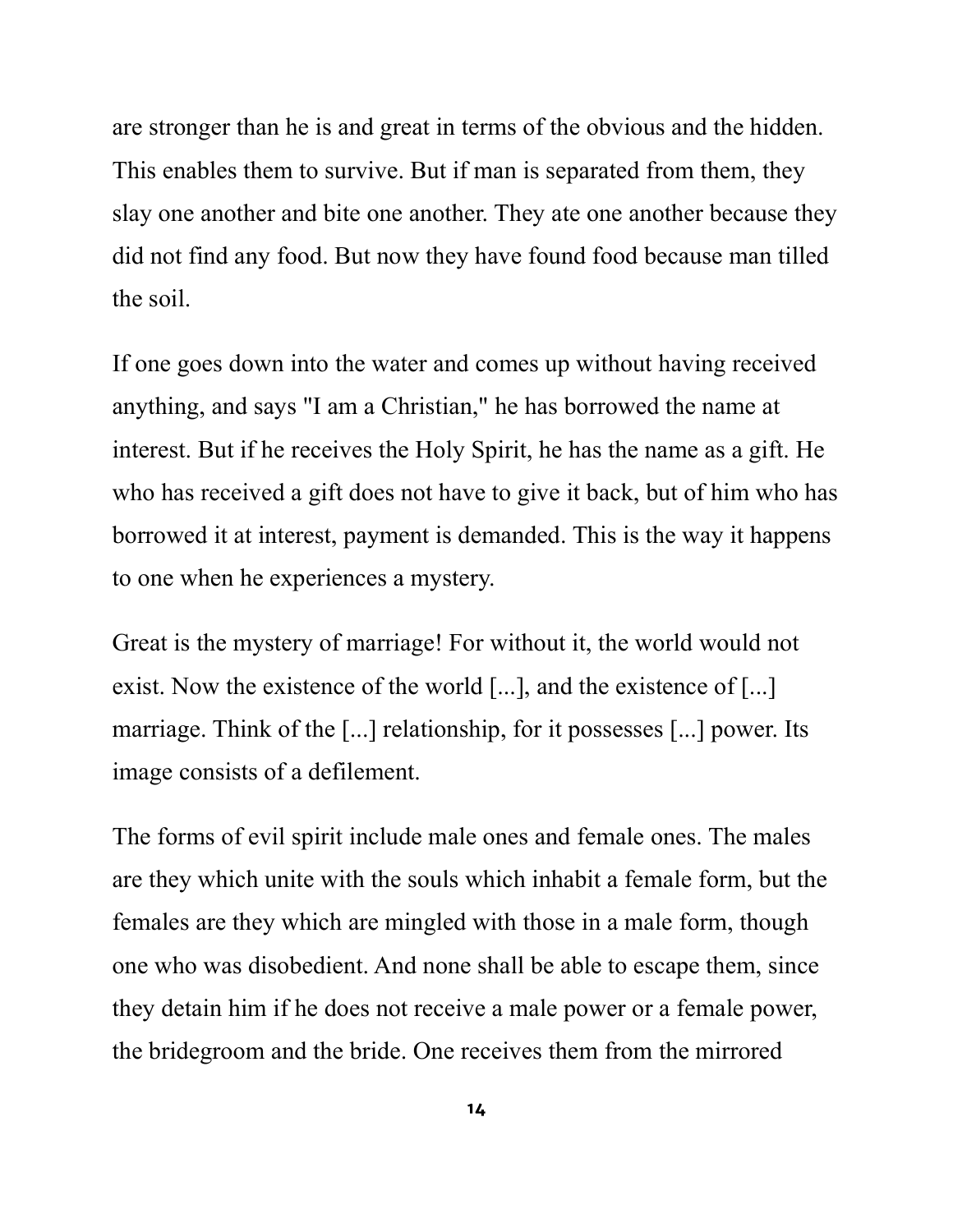bridal chamber. When the wanton women see a male sitting alone, they leap down on him and play with him and defile him. So also the lecherous men, when they see a beautiful woman sitting alone, they persuade her and compel her, wishing to defile her. But if they see the man and his wife sitting beside one another, the female cannot come into the man, nor can the male come into the woman. So if the image and the angel are united with one another, neither can any venture to go into the man or the woman.

He who comes out of the world, and so can no longer be detained on the grounds that he was in the world, evidently is above the desire of the [...] and fear. He is master over [...]. He is superior to envy. If [...] comes, they seize him and throttle him. And how will this one be able to escape the great [...] powers? How will he be able to [...]? There are some who say, "We are faithful" in order that [...] the unclean spirits and the demons. For if they had the Holy Spirit, no unclean spirit would cleave to them. Fear not the flesh nor love it. If you fear it, it will gain mastery over you. If you love it, it will swallow and paralyze you.

And so he dwells either in this world or in the resurrection or in the middle place. God forbid that I be found in there! In this world, there is good and evil. Its good things are not good, and its evil things not evil. But there is evil after this world which is truly evil - what is called "the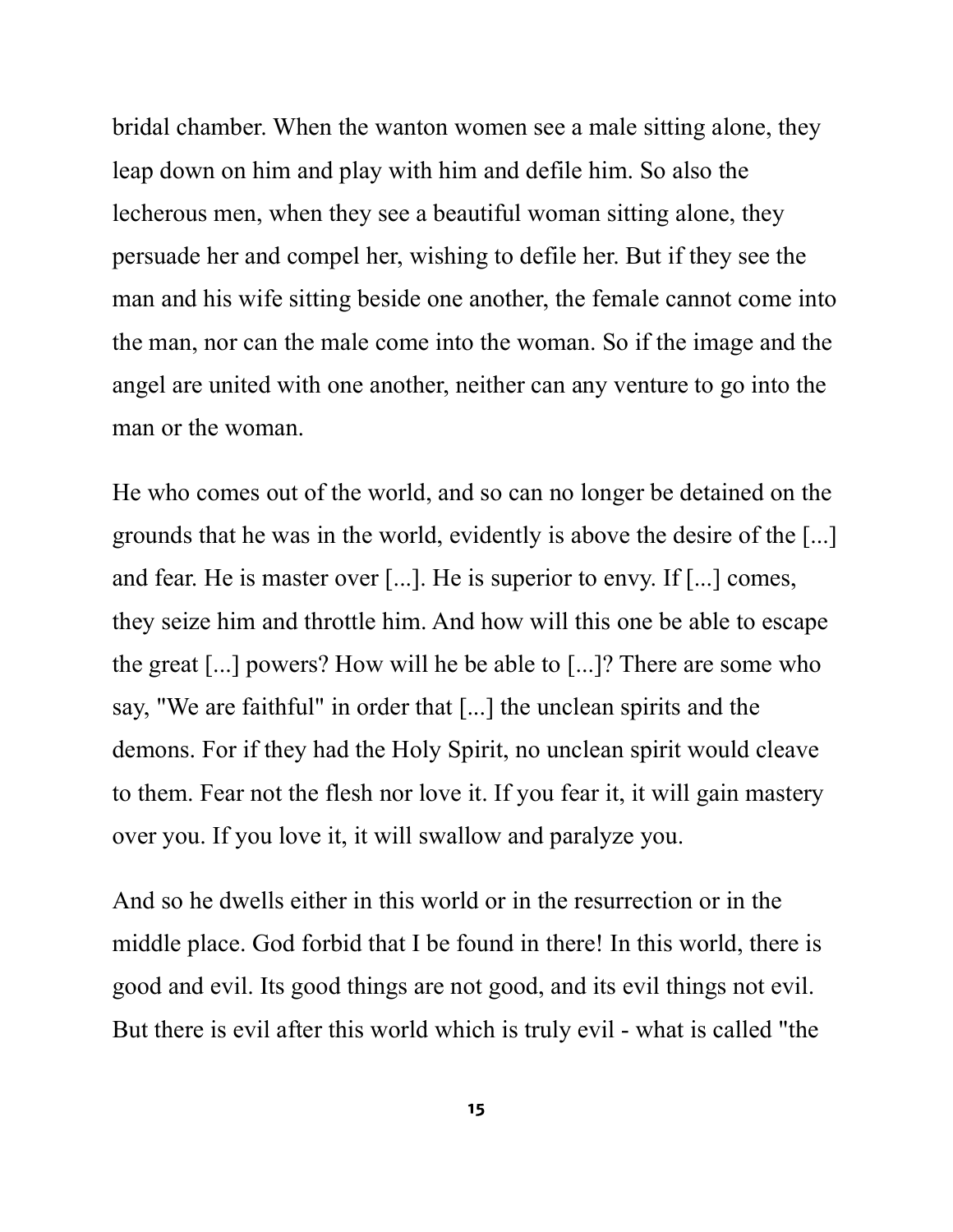middle". It is death. While we are in this world, it is fitting for us to acquire the resurrection, so that when we strip off the flesh, we may be found in rest and not walk in the middle. For many go astray on the way. For it is good to come forth from the world before one has sinned.

There are some who neither will nor have the power to; and others who, if they will, do not profit; for they did not act since [...] makes them sinners. And if they do not will, justice will elude them in both cases: and it is always a matter of the will, not the act.

An apostolic man in a vision saw some people shut up in a house of fire and bound with fiery  $[\dots]$ , lying  $[\dots]$  flaming  $[\dots]$ , them in  $[\dots]$  faith  $[\dots]$ . And he said to them, "[...] able to be saved?" [...], "They did not desire it. They received [...] punishment, what is called 'the [...] darkness', because he [...]."

It is from water and fire that the soul and the spirit came into being. It is from water and fire and light that the son of the bridal chamber (came into being). The fire is the chrism, the light is the fire. I am not referring to that fire which has no form, but to the other fire whose form is white, which is bright and beautiful, and which gives beauty.

Truth did not come into the world naked, but it came in types and images. The world will not receive truth in any other way. There is a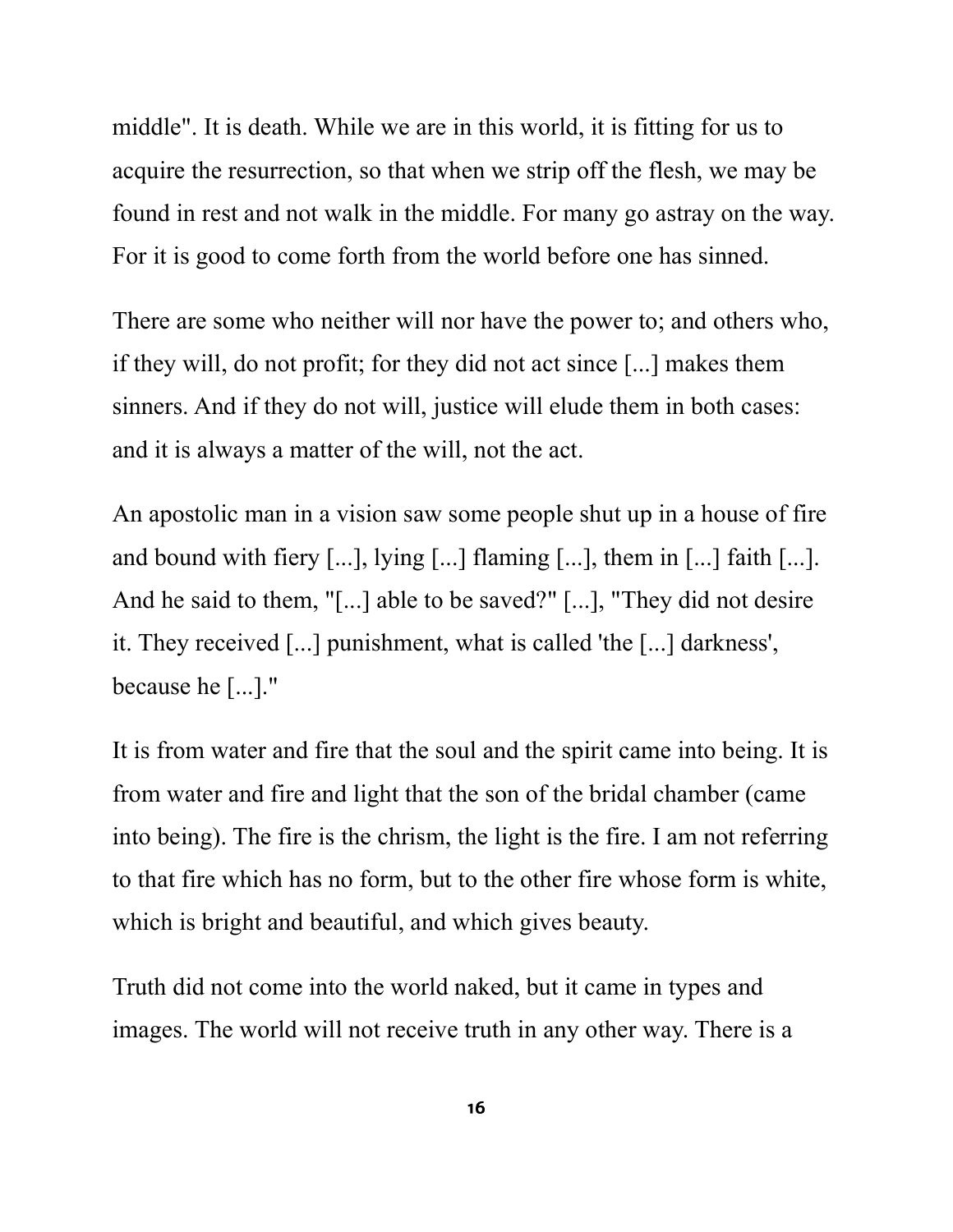rebirth and an image of rebirth. It is certainly necessary to be born again through the image. Which one? Resurrection. The image must rise again through the image. The bridal chamber and the image must enter through the image into the truth: this is the restoration. Not only must those who produce the name of the Father and the Son and the Holy Spirit, do so, but have produced them for you. If one does not acquire them, the name ("Christian") will also be taken from him. But one receives the unction of the [...] of the power of the cross. This power the apostles called "the right and the left." For this person is no longer a Christian but a Christ.

The Lord did everything in a mystery, a baptism and a chrism and a eucharist and a redemption and a bridal chamber. [...] he said, "I came to make the things below like the things above, and the things outside like those inside. I came to unite them in the place." [...] here through types [...]and images.

Those who say, "There is a heavenly man and there is one above him" are wrong. For it is the first of these two heavenly men, the one who is revealed, that they call "the one who is below"; and he to whom the hidden belongs is that one who is above him. For it would be better for them to say, "The inner and outer, and what is outside the outer". Because of this, the Lord called destruction the "the outer darkness": there is not another outside of it. He said, "My Father who is in secret".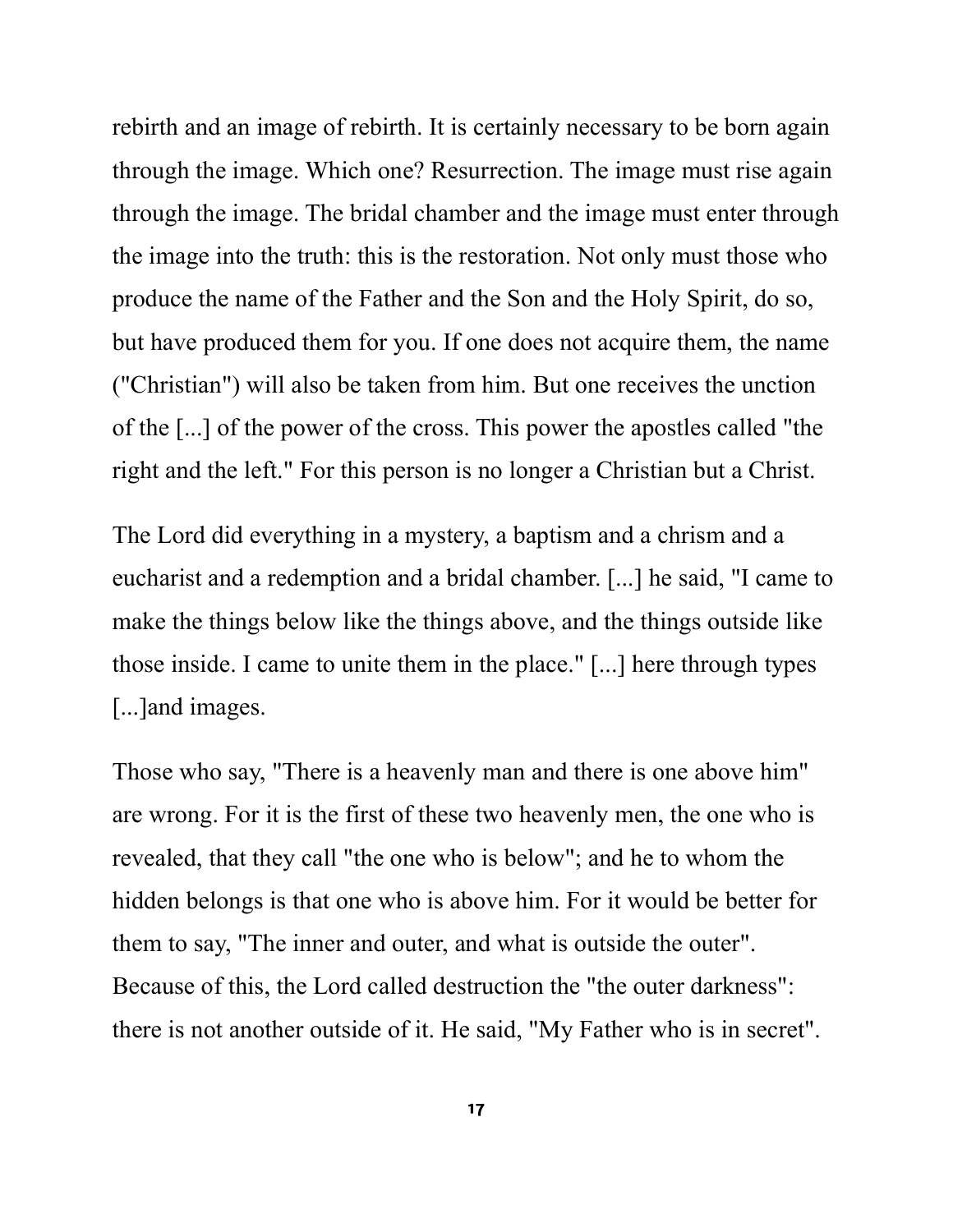He said, "Go into your chamber and shut the door behind you, and pray to your Father who is in secret" (Mt 6:6), the one who is within them all. But that which is within them all is the fullness. Beyond it, there is nothing else within it. This is that of which they say, "That which is above them".

Before Christ, some came from a place they were no longer able to enter, and they went where they were no longer able to come out. Then Christ came. Those who went in, he brought out, and those who went out, he brought in.

When Eve was still with Adam, death did not exist. When she was separated from him, death came into being. If he enters again and attains his former self, death will be no more.

"My God, my God, why, O Lord, have you forsaken me?". It was on the cross that he said these words, for he had departed from that place.

[...] who has been begotten through him who [...] from God.

The [...] from the dead. [...] to be, but now [...] perfect. [...] flesh, but this [...] is true flesh. [...] is not true, but [...] only possess an image of the true.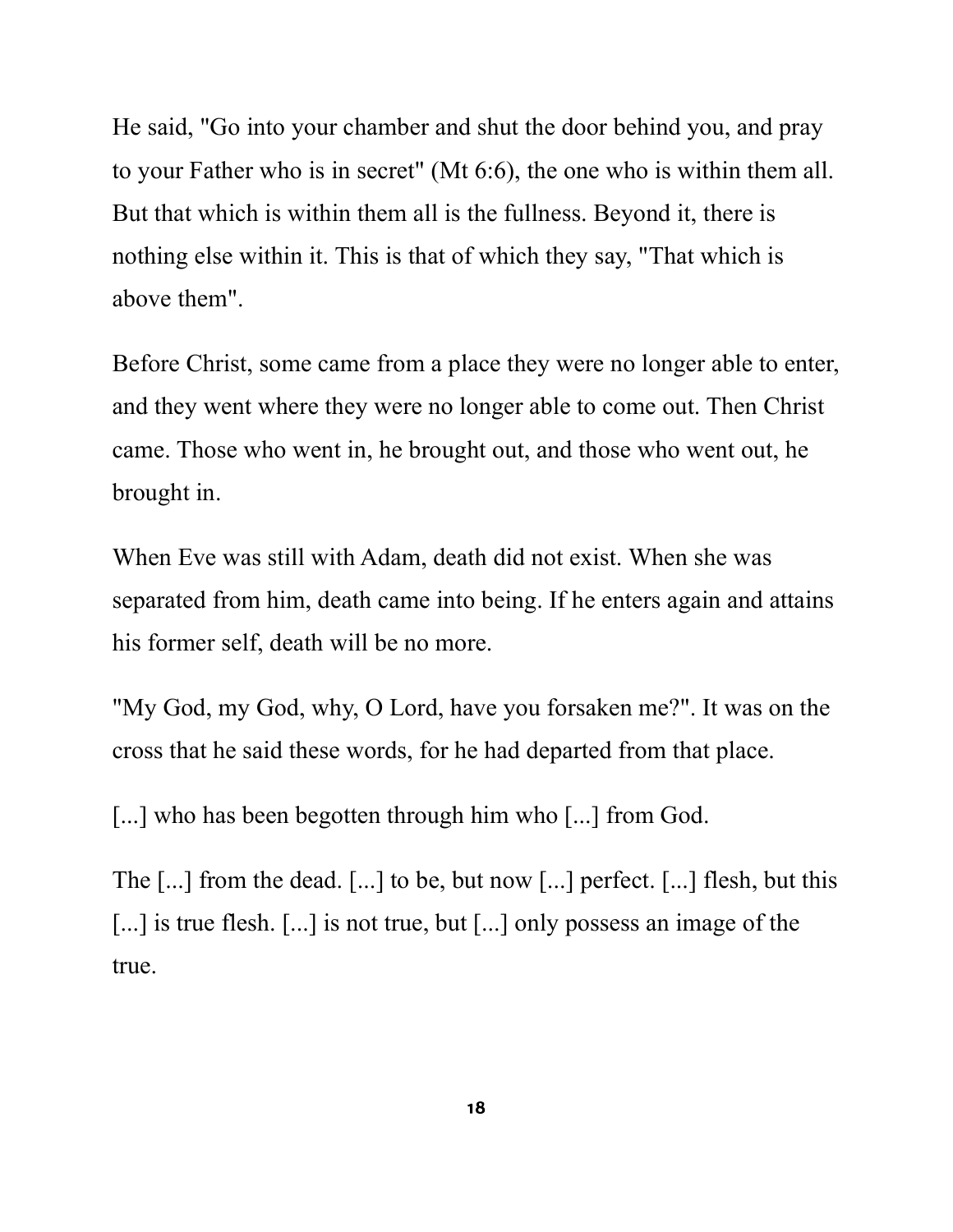A bridal chamber is not for the animals, nor is it for the slaves, nor for defiled women; but it is for free men and virgins.

Through the Holy Spirit we are indeed begotten again, but we are begotten through Christ in the two. We are anointed through the Spirit. When we were begotten, we were united. None can see himself either in water or in a mirror without light. Nor again can you see in light without mirror or water. For this reason, it is fitting to baptize in the two, in the light and the water. Now the light is the chrism.

There were three buildings specifically for sacrifice in Jerusalem. The one facing the west was called "The Holy". Another, facing south, was called "The Holy of the Holy". The third, facing east, was called "The Holy of the Holies", the place where only the high priest enters. Baptism is "the Holy" building. Redemption is the "Holy of the Holy". "The Holy of the Holies" is the bridal chamber. Baptism includes the resurrection and the redemption; the redemption (takes place) in the bridal chamber. But the bridal chamber is in that which is superior to [...] you will not find [...] are those who pray [...] Jerusalem who [...] Jerusalem, [...] those called the "Holy of the Holies" [...] the veil was rent, [...] bridal chamber except the image [...] above. Because of this, its veil was rent from top to bottom. For it was fitting for some from below to go upward.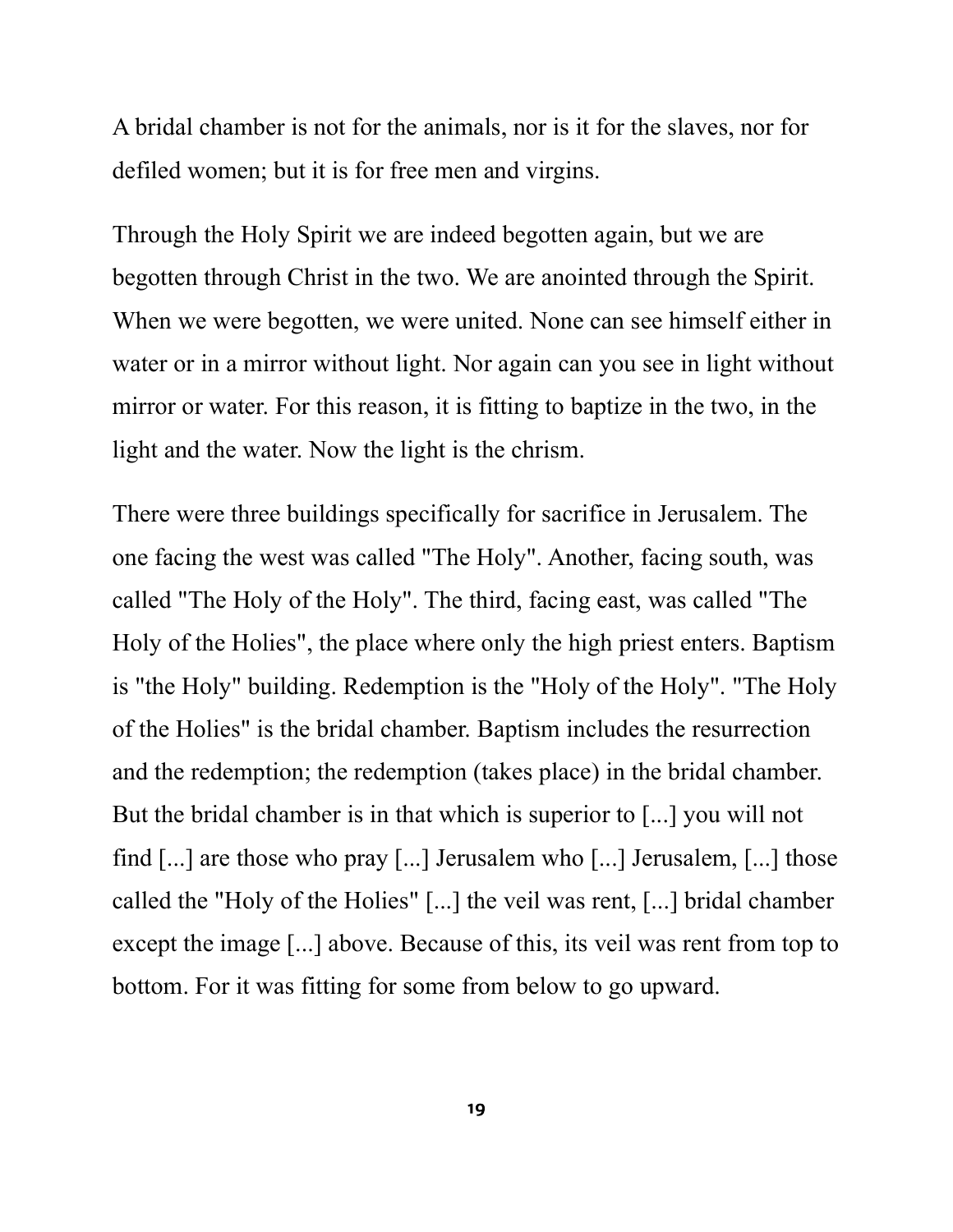The powers do not see those who are clothed in the perfect light, and consequently are not able to detain them. One will clothe himself in this light sacramentally in the union.

If the woman had not separated from the man, she should not die with the man. His separation became the beginning of death. Because of this, Christ came to repair the separation, which was from the beginning, and again unite the two, and to give life to those who died as a result of the separation, and unite them. But the woman is united to her husband in the bridal chamber. Indeed, those who have united in the bridal chamber will no longer be separated. Thus Eve separated from Adam because it was not in the bridal chamber that she united with him.

The soul of Adam came into being by means of a breath. The partner of his soul is the spirit. His mother is the thing that was given to him. His soul was taken from him and replaced by a spirit. When he was united (to the spirit), he spoke words incomprehensible to the powers. They envied him [...] spiritual partner [...] hidden [...] opportunity [...] for themselves alone [...] bridal chamber, so that [...].

Jesus appeared [...] Jordan - the fullness of the Kingdom of Heaven. He who was begotten before everything, was begotten anew. He who was once anointed, was anointed anew. He who was redeemed, in turn redeemed (others).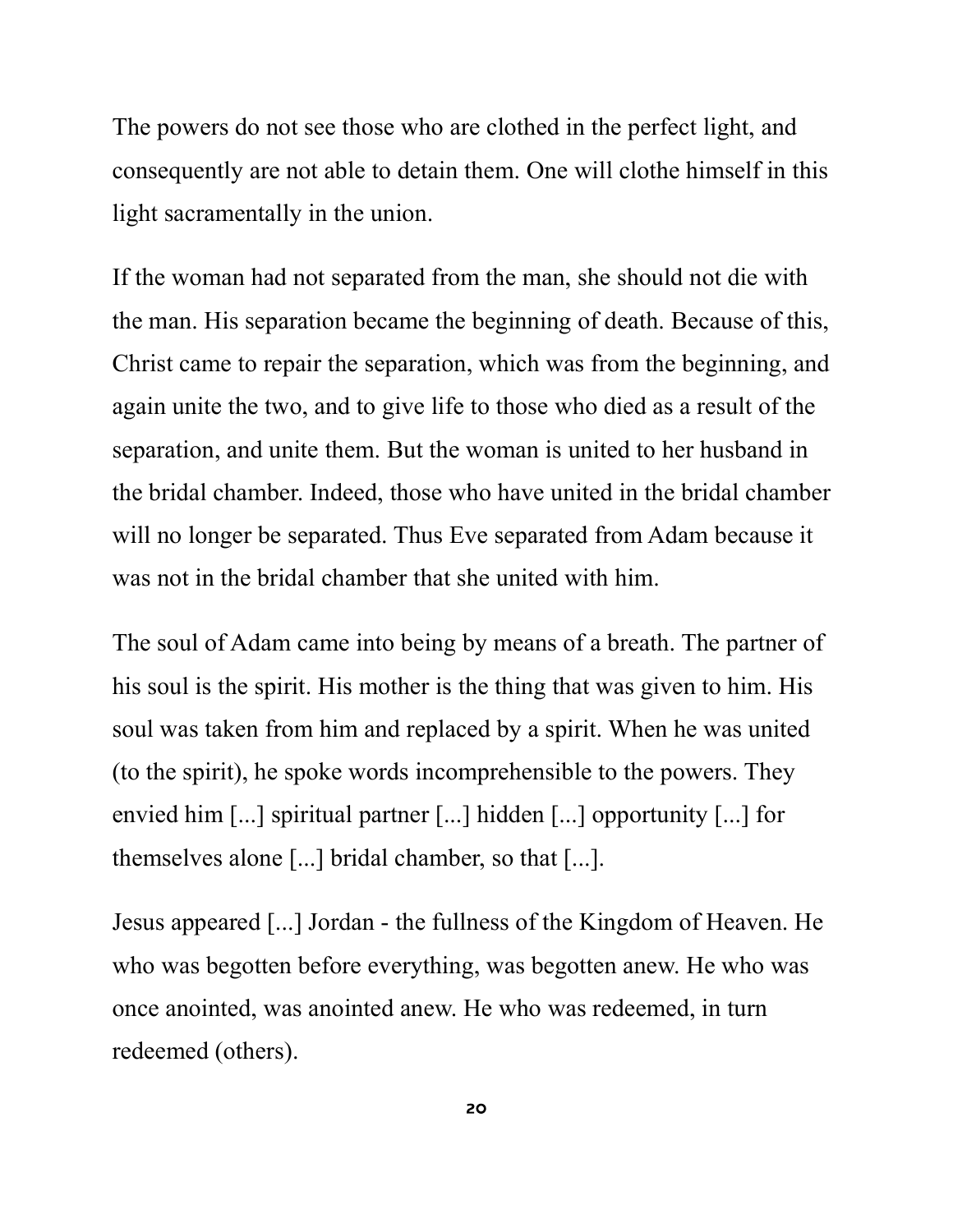Indeed, one must utter a mystery. The Father of everything united with the virgin who came down, and a fire shone for him on that day. He appeared in the great bridal chamber. Therefore his body came into being on that very day. It left the bridal chamber as one who came into being from the bridegroom and the bride. So Jesus established everything in it through these. It is fitting for each of the disciples to enter into his rest.

Adam came into being from two virgins, from the Spirit and from the virgin earth. Christ therefore, was born from a virgin to rectify the Fall which occurred in the beginning.

There are two trees growing in Paradise. The one bears animals, the other bears men. Adam ate from the tree which bore animals. He became an animal and he brought forth animals. For this reason the children of Adam worship animals. The tree [...] fruit is [...] increased. [...] ate the [...] fruit of the [...] bears men, [...] man. [...] God created man. [...] men create God. That is the way it is in the world - men make gods and worship their creation. It would be fitting for the gods to worship men!

Surely what a man accomplishes depends on his abilities. For this reason, we refer to one`s accomplishments as "abilities". Among his accomplishments are his children. They originate in a moment of ease. Thus his abilities determine what he may accomplish, but this ease is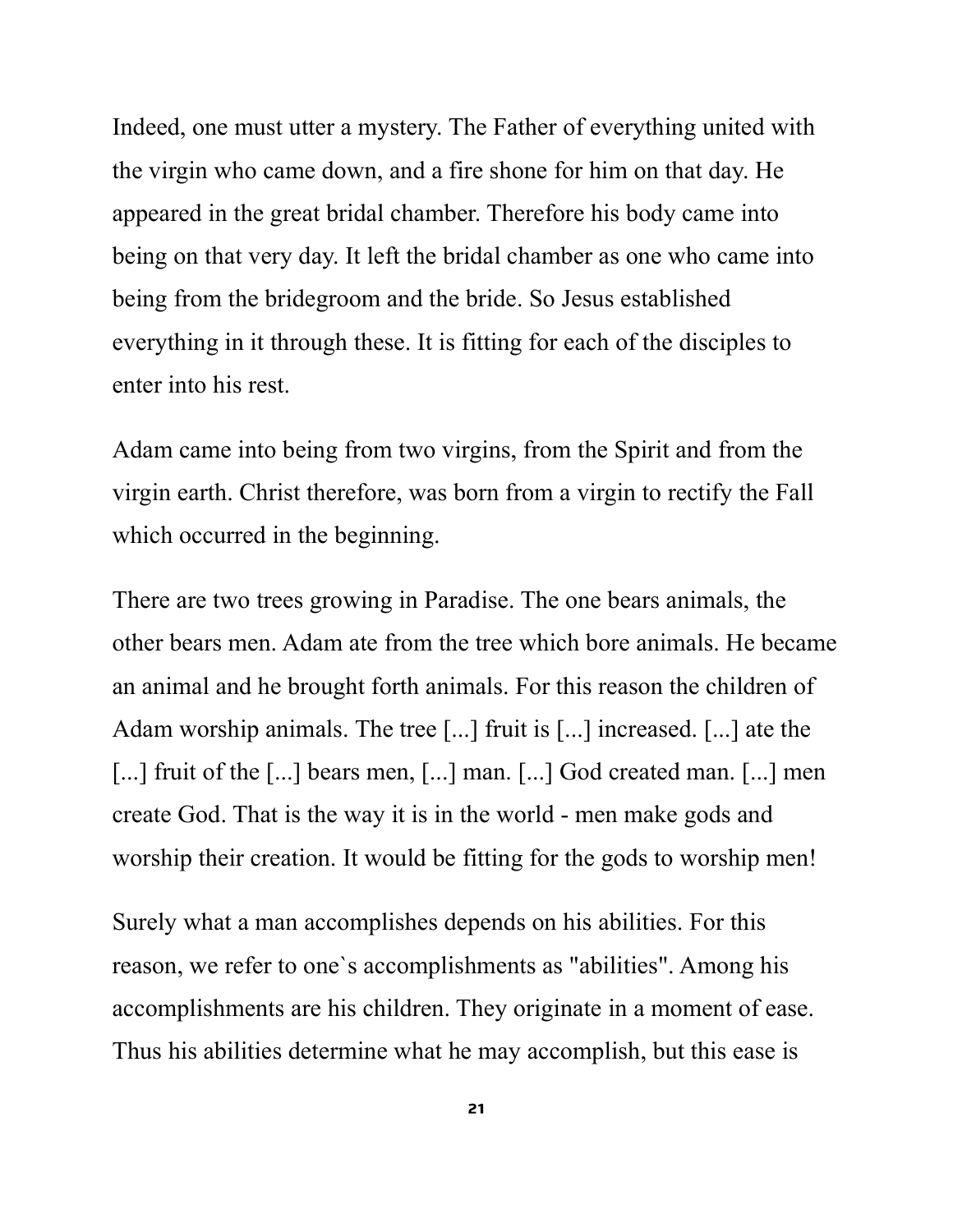clearly evident in the children. You will find that this applies directly to the image. Here is the man made after the image accomplishing things with his physical strength, but producing his children with ease.

In this world, the slaves serve the free. In the Kingdom of Heaven, the free will minister to the slaves: the children of the bridal chamber will minister to the children of the marriage. The children of the bridal chamber have just one name: rest. Altogether, they need take no other form, because they have contemplation, [...]. They are numerous [...] in the things [...] the glories [...].

Those [...] go down into the water. [...] out (of the water), will consecrate it, [...] they who have [...] in his name. For he said, "Thus we should fulfill all righteousness."

Those who say they will die first and then rise are in error. If they do not first receive the resurrection while they live, when they die they will receive nothing. So also when speaking about baptism they say, "Baptism is a great thing," because if people receive it they will live.

Philip the apostle said, "Joseph the carpenter planted a garden because he needed wood for his trade. It was he who made the cross from the trees which he planted. His own offspring hung on that which he planted. His offspring was Jesus, and the planting was the cross." But the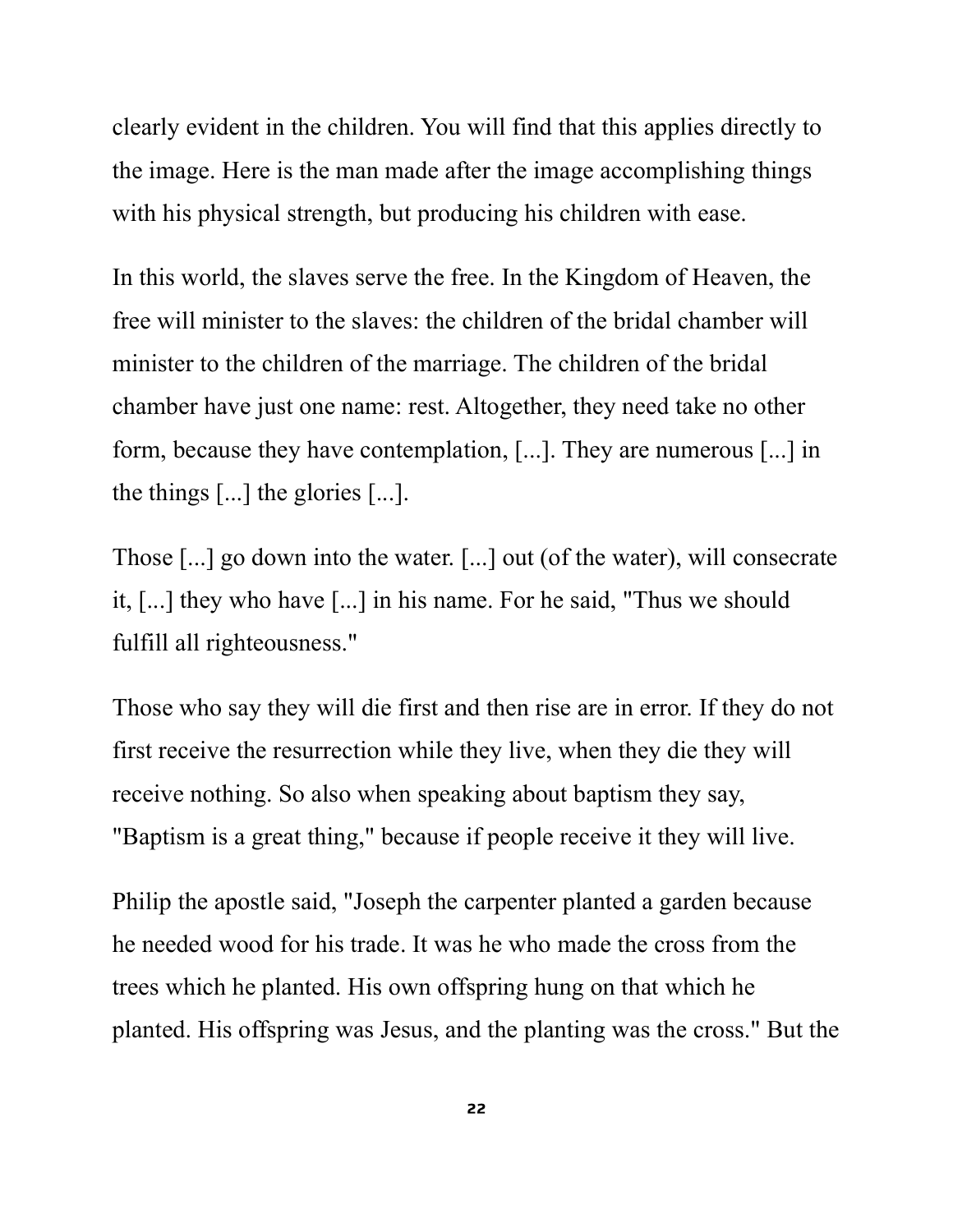Tree of Life is in the middle of the Garden. However, it is from the olive tree that we got the chrism, and from the chrism, the resurrection.

This world is a corpse-eater. All the things eaten in it themselves die also. Truth is a life-eater. Therefore no one nourished by truth will die. It was from that place that Jesus came and brought food. To those who so desired, he gave life, that they might not die.

God [...] garden. Man [...] garden. There are [...] and [...] of God. [...] The things which are in [...] I wish. This garden is the place where they will say to me, "[...] eat this or do not eat that, just as you wish." In the place where I will eat all things is the Tree of Knowledge. That one killed Adam, but here the Tree of Knowledge made men alive. The law was the tree. It has power to give the knowledge of good and evil. It neither removed him from evil, nor did it set him in the good, but it created death for those who ate of it. For when he said, "Eat this, do not eat that", it became the beginning of death.

The chrism is superior to baptism, for it is from the word "Chrism" that we have been called "Christians," certainly not because of the word "baptism". And it is because of the chrism that "the Christ" has his name. For the Father anointed the Son, and the Son anointed the apostles, and the apostles anointed us. He who has been anointed possesses everything. He possesses the resurrection, the light, the cross, the Holy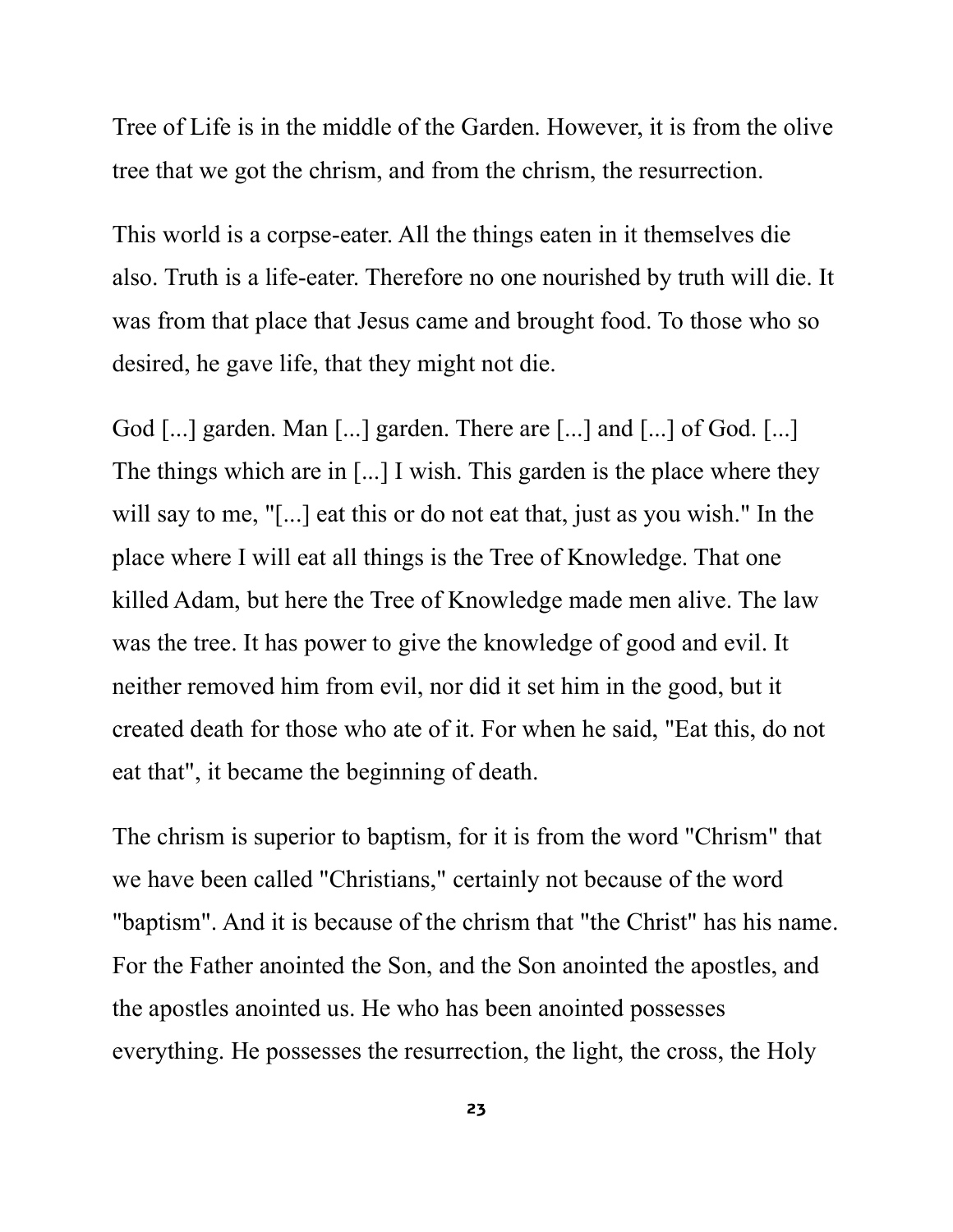Spirit. The Father gave him this in the bridal chamber; he merely accepted (the gift). The Father was in the Son and the Son in the Father. This is the Kingdom of Heaven.

The Lord said it well: "Some have entered the Kingdom of Heaven laughing, and they have come out [...] because [...] a Christian, [...]. And as soon as [...] went down into the water, he came [...] everything (of this world), [...] because he [...] a trifle, but [...] full of contempt for this [...] the Kingdom of Heaven [...] If he despises [...], and scorns it as a trifle, [...] out laughing. So it is also with the bread and the cup and the oil, even though there is another one superior to these.

The world came about through a mistake. For he who created it wanted to create it imperishable and immortal. He fell short of attaining his desire. For the world never was imperishable, nor, for that matter, was he who made the world. For things are not imperishable, but sons are. Nothing will be able to receive imperishability if it does not first become a son. But he who has not the ability to receive, how much more will he be unable to give?

The cup of prayer contains wine and water, since it is appointed as the type of the blood for which thanks is given. And it is full of the Holy Spirit, and it belongs to the wholly perfect man. When we drink this, we shall receive for ourselves the perfect man. The living water is a body. It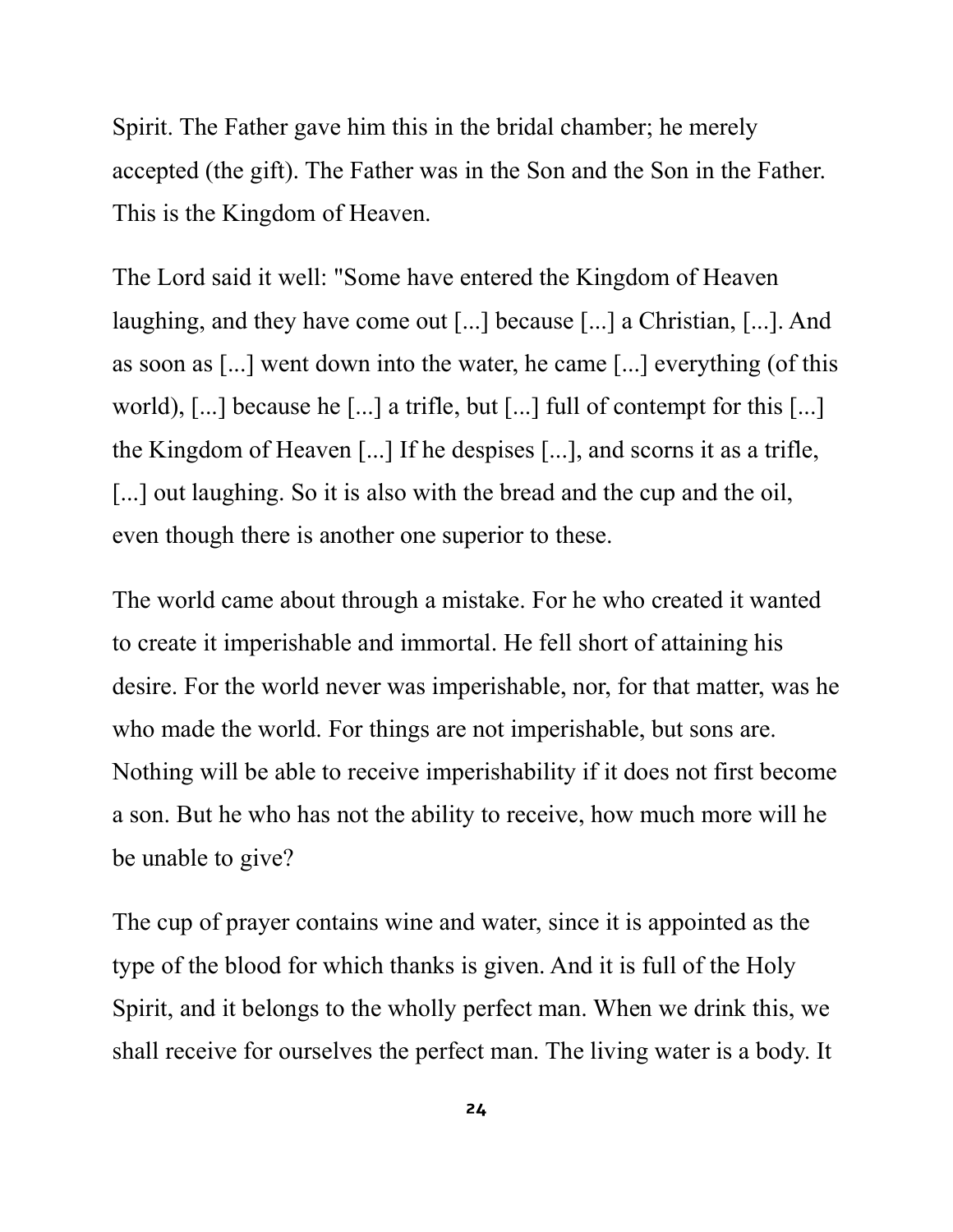is necessary that we put on the living man. Therefore, when he is about to go down into the water, he unclothes himself, in order that he may put on the living man.

A horse sires a horse, a man begets man, a god brings forth a god. Compare the bridegroom and the bride. They have come from the [...]. No Jew [...] has existed. And [...] from the Jews. [...] Christians [...] these [...] are referred to as "The chosen people of [...]," and "The true man" and "Son of Man" and "the seed of the Son of Man". This true race is renowned in the world [...] that the sons of the bridal chamber dwell.

Whereas in this world the union is one of husband with wife - a case of strength complemented by weakness(?) - in the Aeon (eternal realm), the form of the union is different, although we refer to them by the same names. There are other names, however; they are superior to every other name that is named and are stronger than the strong. For where there is a show of strength, there those who excel in strength appear. These are not separate things, but both of them are this one single thing. This is the one which will not be able to rise above the heart of flesh.

Is it not necessary for all those who possess everything to know themselves? Some indeed, if they do not know themselves, will not enjoy what they possess. But those who have come to know themselves will enjoy their possessions.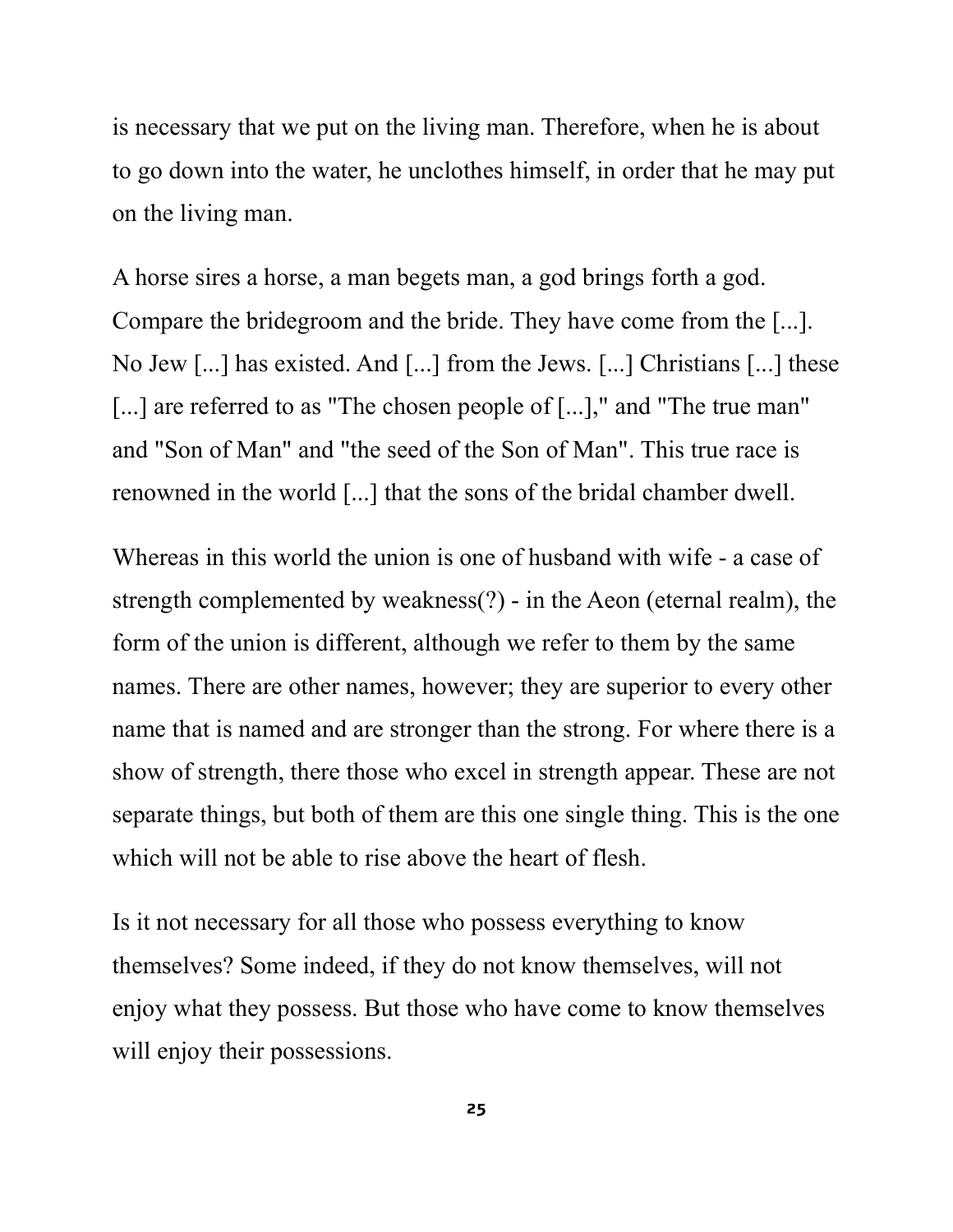Not only will they be unable to detain the perfect man, but they will not be able to see him, for if they see him, they will detain him. There is no other way for a person to acquire this quality except by putting on the perfect light and he too becoming perfect light. He who has put it on will enter [...]. This is the perfect [...] that we [...] become [...] before we leave [...]. Whoever receives everything [...] hither [...] be able [...] that place, but will [...] the Middle as imperfect. Only Jesus knows the end of this person.

The priest is completely holy, down to his very body. For if he has taken the bread, he will consecrate it. Or the cup or anything else that he gets, he will consecrate. Then how will he not consecrate the body also?

By perfecting the water of baptism, Jesus emptied it of death. Thus we do go down into the water, but we do not go down into death, in order that we may not be poured out into the spirit of the world. When that spirit blows, it brings the winter. When the Holy Spirit breathes, the summer comes.

He who has knowledge of the truth is a free man, but the free man does not sin, for "He who sins is the slave of sin". Truth is the mother, knowledge the father. Those who think that sinning does not apply to them are called "free" by the world. Knowledge of the truth merely makes such people arrogant, which is what the words, "it makes them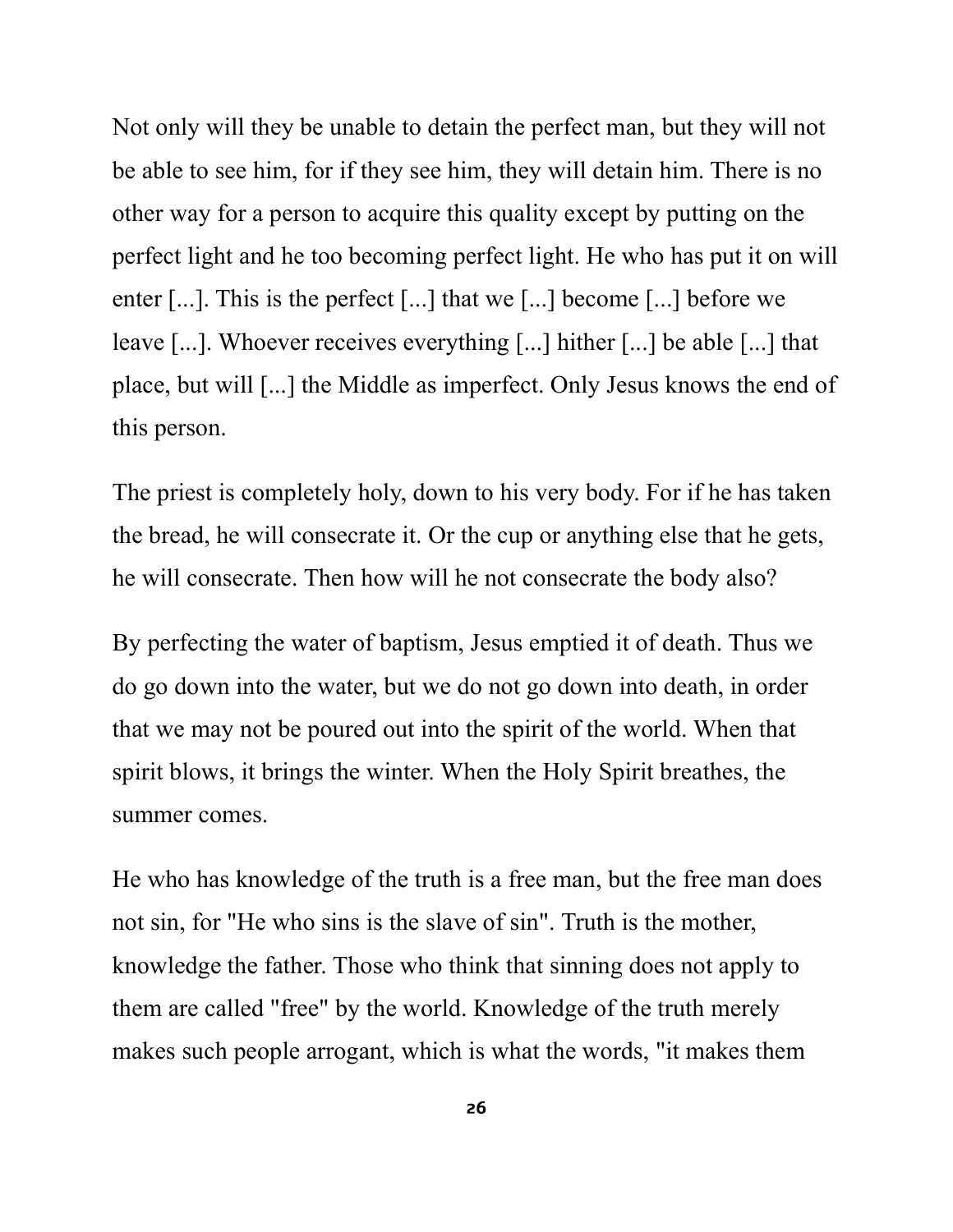free" mean. It even gives them a sense of superiority over the whole world. But "Love builds up". In fact, he who is really free, through knowledge, is a slave, because of love for those who have not yet been able to attain to the freedom of knowledge. Knowledge makes them capable of becoming free. Love never calls something its own, [...] it [...] possess [...]. It never says,"This is yours" or "This is mine," but "All these are yours". Spiritual love is wine and fragrance. All those who anoint themselves with it take pleasure in it. While those who are anointed are present, those nearby also profit (from the fragrance). If those anointed with ointment withdraw from them and leave, then those not anointed, who merely stand nearby, still remain in their bad odor. The Samaritan gave nothing but wine and oil to the wounded man. It is nothing other than the ointment. It healed the wounds, for "love covers a multitude of sins".

The children a woman bears resemble the man who loves her. If her husband loves her, then they resemble her husband. If it is an adulterer, then they resemble the adulterer. Frequently, if a woman sleeps with her husband out of necessity, while her heart is with the adulterer with whim she usually has intercourse, the child she will bear is born resembling the adulterer. Now you who live together with the Son of God, love not the world, but love the Lord, in order that those you will bring forth may not resemble the world, but may resemble the Lord.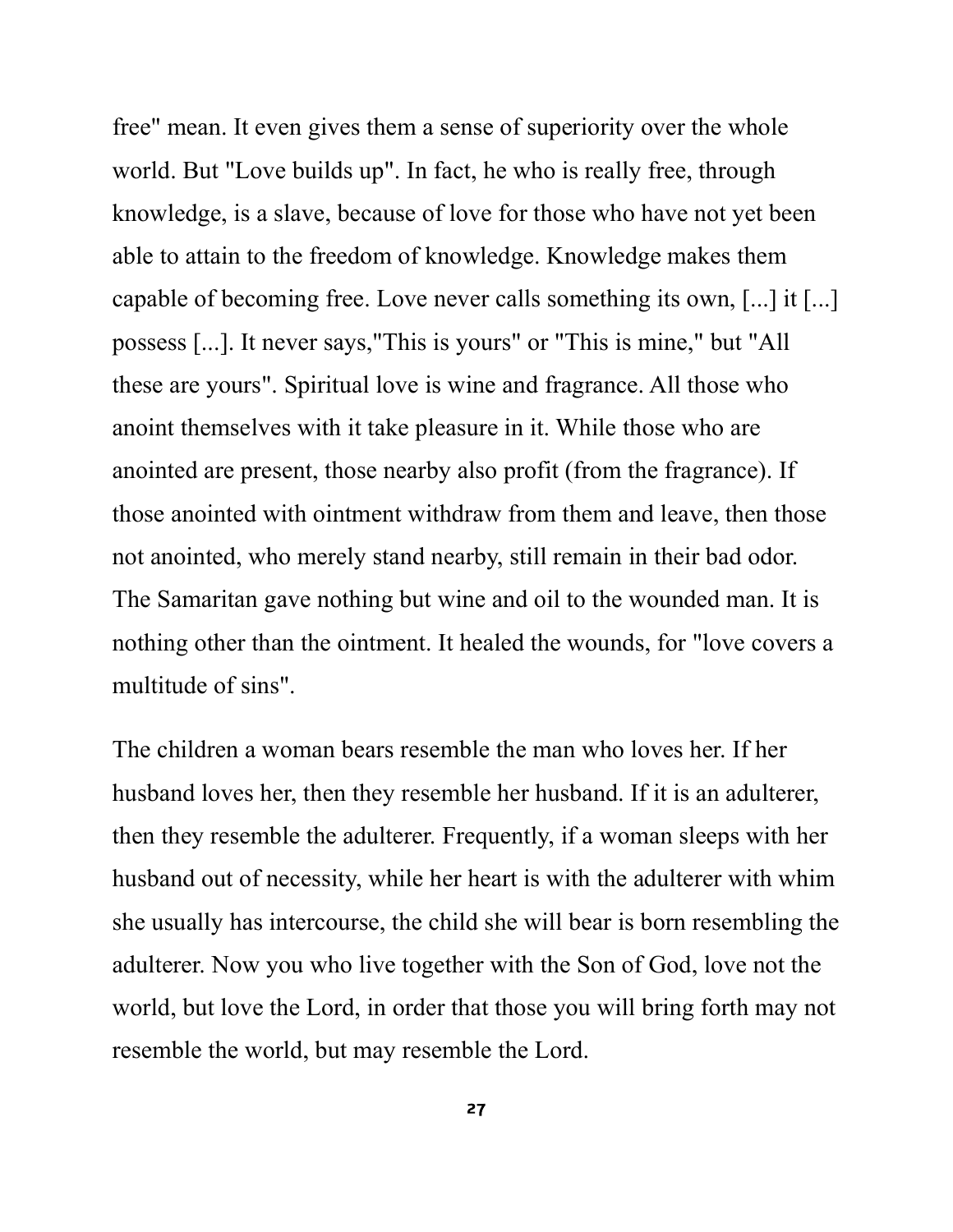The human being has intercourse with the human being. The horse has intercourse with the horse, the ass with the ass. Members of a race usually have associated with those of like race. So spirit mingles with spirit, and thought consorts with thought, and light shares with light. If you are born a human being, it is the human being who will love you. If you become a spirit, it is the spirit which will be joined to you. If you become thought, it is thought which will mingle with you. If you become light, it is the light which will share with you. If you become one of those who belong above, it is those who belong above who will rest upon you. If you become horse or ass or bull or dog or sheep, or another of the animals which are outside or below, then neither human being nor spirit nor thought nor light will be able to love you. Neither those who belong above nor those who belong within will be able to rest in you, and you have no part in them.

He who is a slave against his will, will be able to become free. He who has become free by favor of his master, and has sold himself into slavery, will no longer be able to be free.

Farming in the world requires the cooperation of four essential elements. A harvest is gathered into the barn only as a result of the natural action of water, earth, wind and light. God's farming likewise has four elements - faith, hope, love, and knowledge. Faith is our earth, that in which we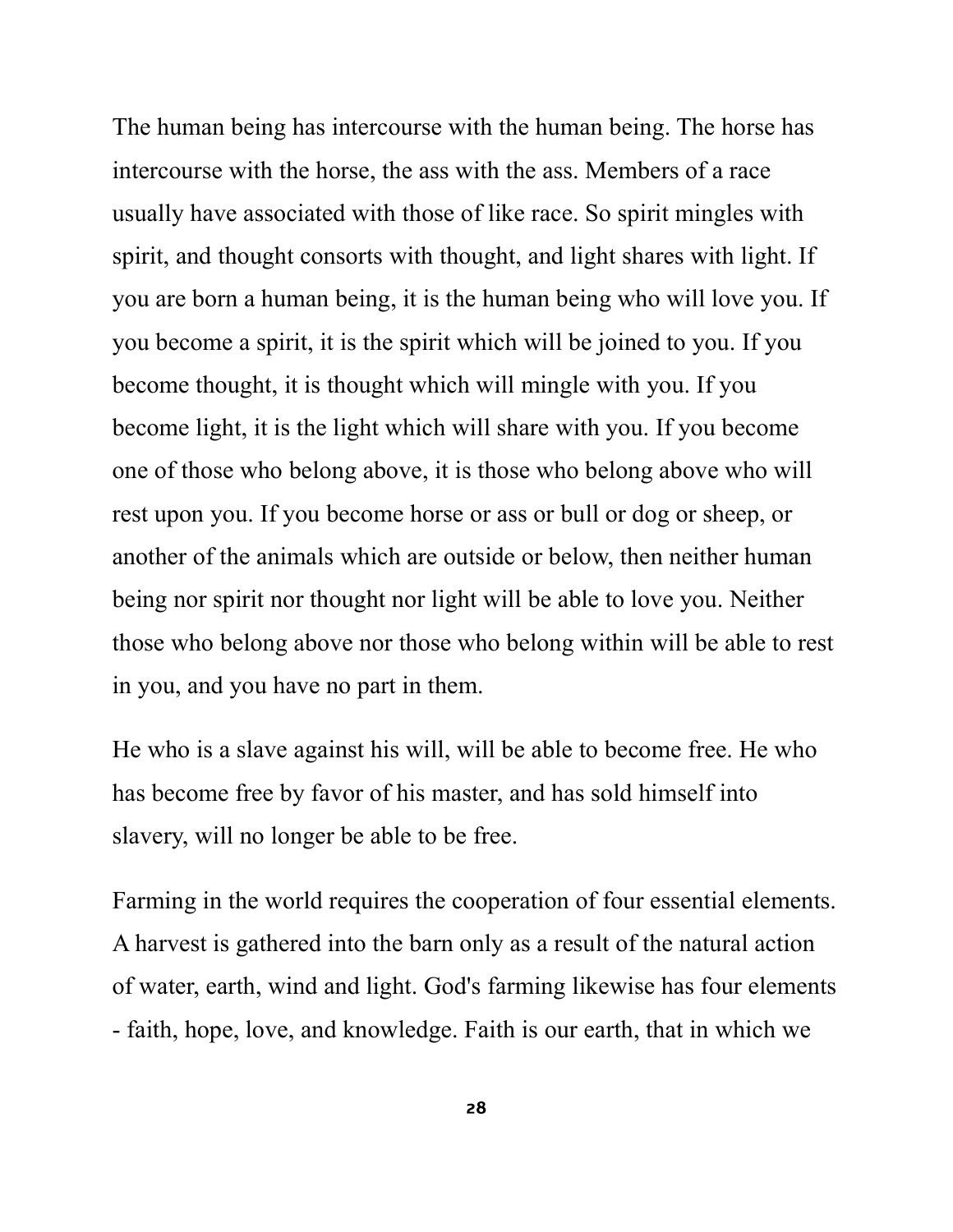take root. And hope is the water through which we are nourished. Love is the wind through which we grow. Knowledge, then, is the light through which we ripen. Grace exists in four ways: it is earthborn; it is heavenly; [...] the highest heaven; [...] in [...].

Blessed is the one who on no occasion caused a soul [...]. That person is Jesus Christ. He came to the whole place and did not burden anyone. Therefore, blessed is the one who is like this, because he is a perfect man. For the Word tells us that this kind is difficult to define. How shall we be able to accomplish such a great thing? How will he give everyone comfort? Above all, it is not proper to cause anyone distress - whether the person is great or small, unbeliever or believer - and then give comfort only to those who take satisfaction in good deeds. Some find it advantageous to give comfort to the one who has fared well. He who does good deeds cannot give comfort to such people, for he does not seize whatever he likes. He is unable to cause distress, however, since he does not afflict them. To be sure, the one who fares well sometimes causes people distress - not that he intends to do so; rather, it is their own wickedness which is responsible for their distress. He who possesses the qualities (of the perfect man) bestows joy upon the good. Some, however, are terribly distressed by all this.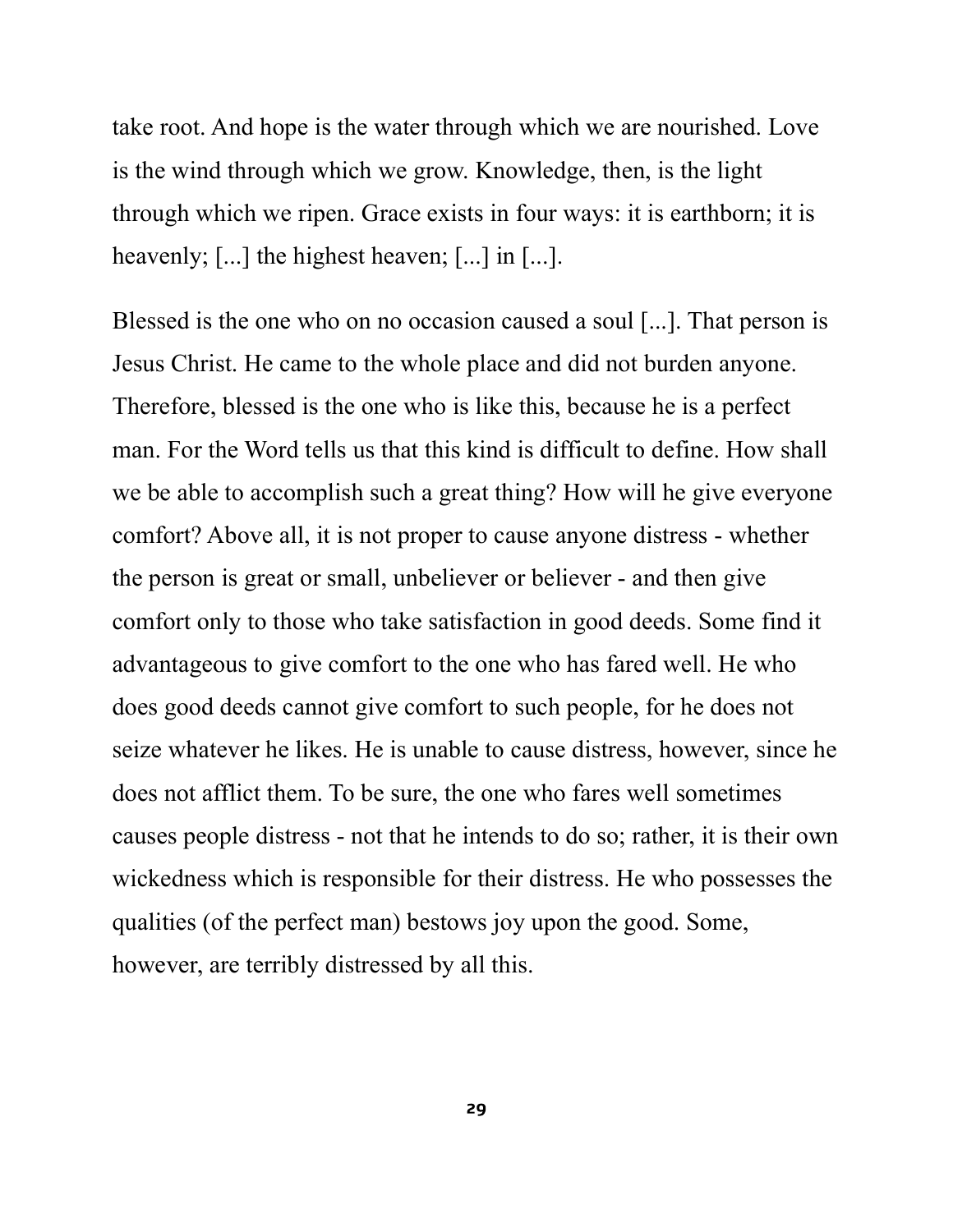There was a householder who had every conceivable thing, be it son or slave or cattle or dog or pig or corn or barley or chaff or grass or [...] or meat and acorn. Now he was a sensible fellow, and he knew what the food of each one was. He served the children bread [...]. He served the slaves [...] and meal. And he threw barley and chaff and grass to the cattle. He threw bones to the dogs, and to the pigs he threw acorns and slop. Compare the disciple of God: if he is a sensible fellow, he understands what discipleship is all about. The bodily forms will not deceive him, but he will look at the condition of the soul of each one and speak with him. There are many animals in the world which are in a human form. When he identifies them, to the swine he will throw acorns, to the cattle he will throw barley and chaff and grass, to the dogs he will throw bones. To the slaves he will give only the elementary lessons, to the children he will give the complete instruction.

There is the Son of Man and there is the son of the Son of Man. The Lord is the Son of Man, and the son of the Son of Man is he who creates through the Son of Man. The Son of Man received from God the capacity to create. He also has the ability to beget. He who has received the ability to create is a creature. He who has received the ability to beget is an offspring. He who creates cannot beget. He who begets also has power to create. Now they say, "He who creates begets". But his socalled "offspring" is merely a creature. Because of [...] of birth, they are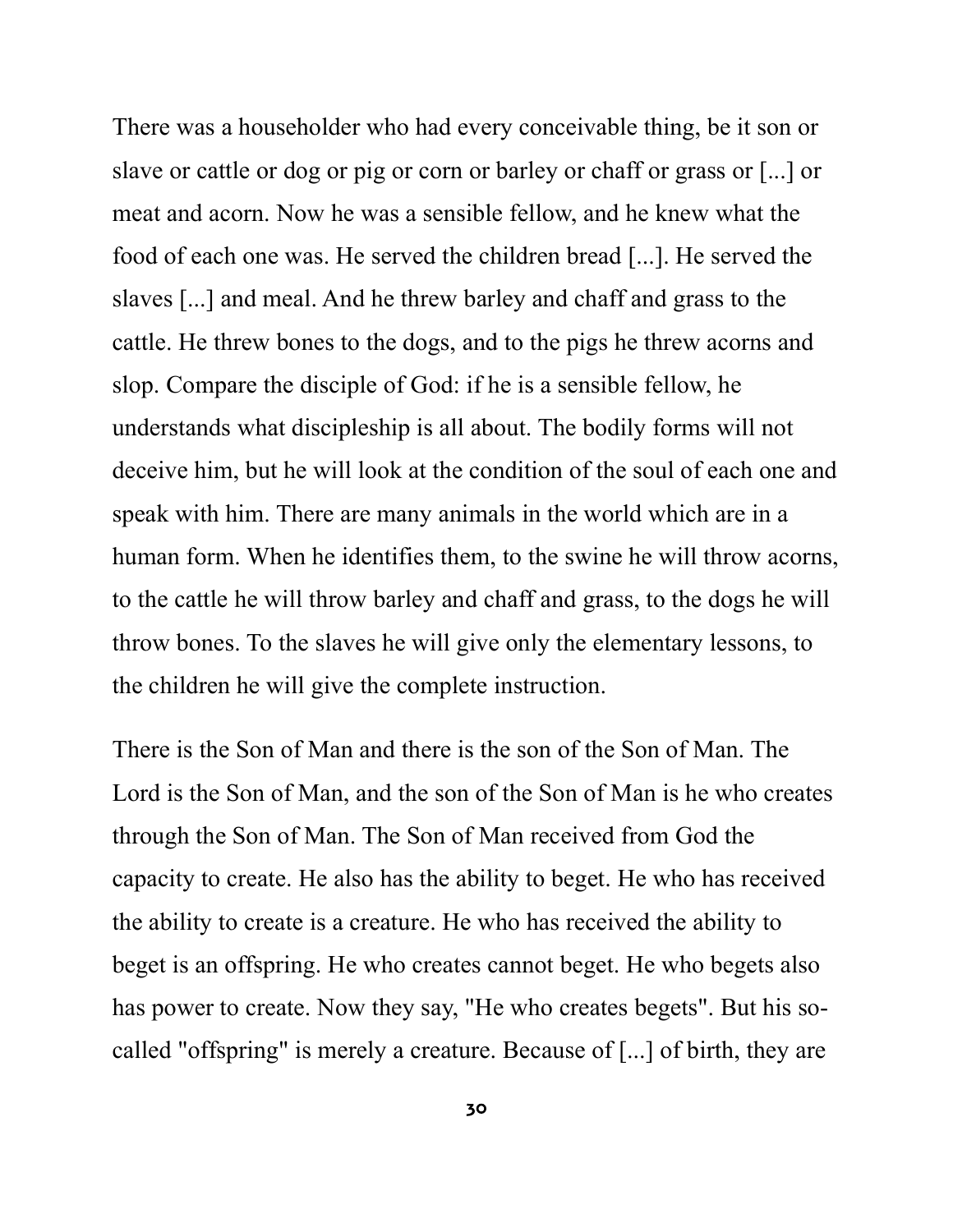not his offspring but [...]. He who creates works openly, and he himself is visible. He who begets, begets in private, and he himself is hidden, since [...] image. Also, he who creates, creates openly. But one who begets, begets children in private.

No one can know when the husband and the wife have intercourse with one another, except the two of them. Indeed, marriage in the world is a mystery for those who have taken a wife. If there is a hidden quality to the marriage of defilement, how much more is the undefiled marriage a true mystery! It is not fleshly, but pure. It belongs not to desire, but to the will. It belongs not to the darkness or the night, but to the day and the light. If a marriage is open to the public, it has become prostitution, and the bride plays the harlot not only when she is impregnated by another man, but even if she slips out of her bedroom and is seen. Let her show herself only to her father and her mother, and to the friend of the bridegroom and the sons of the bridegroom. These are permitted to enter every day into the bridal chamber. But let the others yearn just to listen to her voice and to enjoy her ointment, and let them feed from the crumbs that fall from the table, like the dogs. Bridegrooms and brides belong to the bridal chamber. No one shall be able to see the bridegroom with the bride unless he become such a one.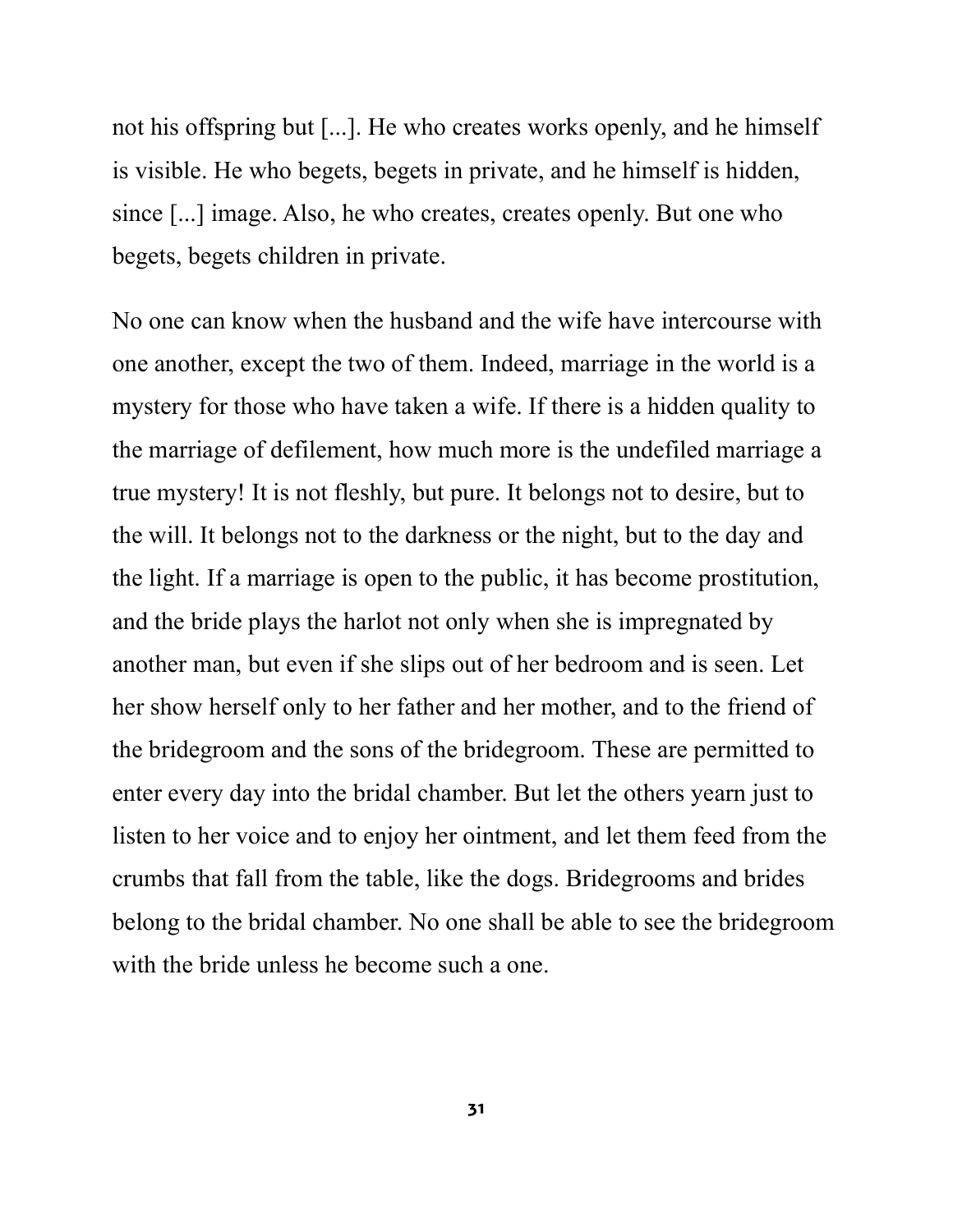When Abraham [...] that he was to see what he was to see, he circumcised the flesh of the foreskin, teaching us that it is proper to destroy the flesh.

Most things in the world, as long as their inner parts are hidden, stand upright and live. If they are revealed, they die, as is illustrated by the visible man: as long as the intestines of the man are hidden, the man is alive; when his intestines are exposed and come out of him, the man will die. So also with the tree: while its root is hidden, it sprouts and grows. If its root is exposed, the tree dries up. So it is with every birth that is in the world, not only with the revealed but with the hidden. For so long as the root of wickedness is hidden, it is strong. But when it is recognized, it is dissolved. When it is revealed, it perishes. That is why the Word says, "Already the axe is laid at the root of the trees". It will not merely cut - what is cut sprouts again - but the ax penetrates deeply, until it brings up the root. Jesus pulled out the root of the whole place, while others did it only partially. As for ourselves, let each one of us dig down after the root of evil which is within one, and let one pluck it out of one's heart from the root. It will be plucked out if we recognize it. But if we are ignorant of it, it takes root in us and produces its fruit in our heart. It masters us. We are its slaves. It takes us captive, to make us do what we do not want; and what we do want, we do not do. It is powerful because we have not recognized it. While it exists it is active. Ignorance is the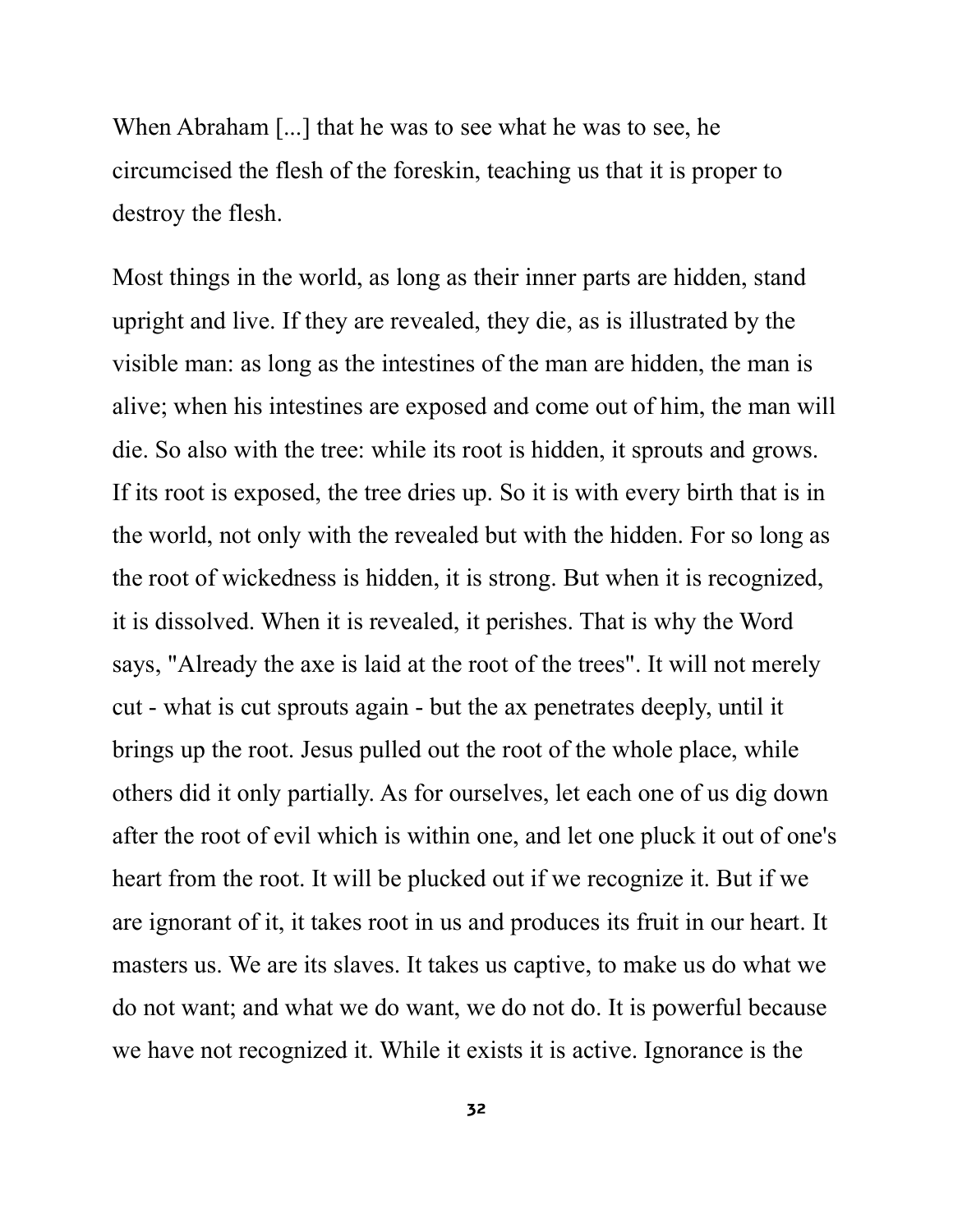mother of all evil. Ignorance will result in death, because those who come from ignorance neither were nor are nor shall be. [...] will be perfect when all the truth is revealed. For truth is like ignorance: while it is hidden, it rests in itself, but when it is revealed and is recognized, it is praised, inasmuch as it is stronger than ignorance and error. It gives freedom. The Word said, "If you know the truth, the truth will make you free". Ignorance is a slave. Knowledge is freedom. If we know the truth, we shall find the fruits of the truth within us. If we are joined to it, it will bring our fulfillment.

At the present time, we have the manifest things of creation. We say, "The strong who are held in high regard are great people. And the weak who are despised are the obscure." Contrast the manifest things of truth: they are weak and despised, while the hidden things are strong and held in high regard. The mysteries of truth are revealed, though in type and image. The bridal chamber, however, remains hidden. It is the Holy in the Holy. The veil at first concealed how God controlled the creation, but when the veil is rent and the things inside are revealed, this house will be left desolate, or rather will be destroyed. And the whole (inferior) godhead will flee from here, but not into the holies of the holies, for it will not be able to mix with the unmixed light and the flawless fullness, but will be under the wings of the cross and under its arms. This ark will be their salvation when the flood of water surges over them. If some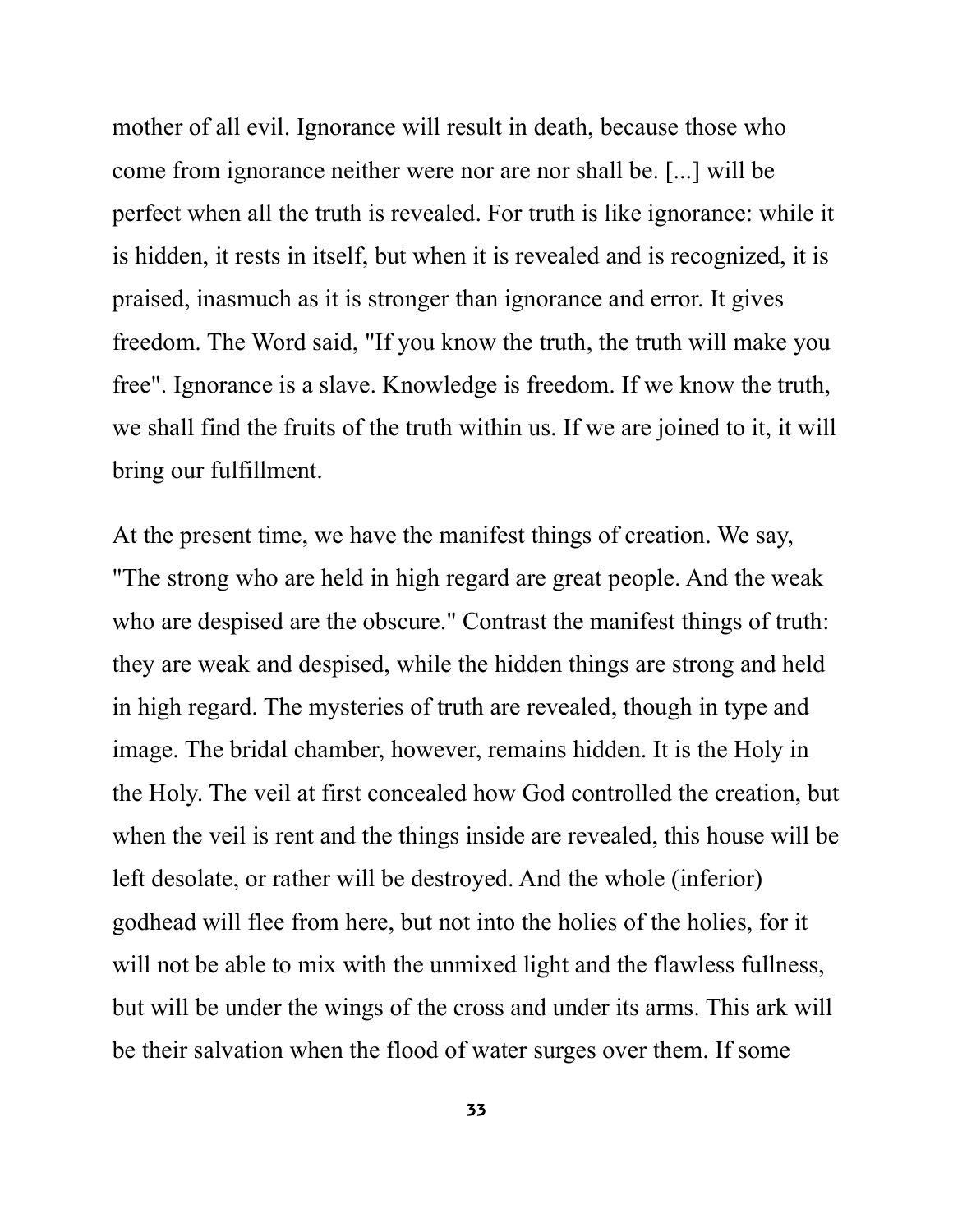belong to the order of the priesthood, they will be able to go within the veil with the high priest. For this reason, the veil was not rent at the top only, since it would have been open only to those above; nor was it rent at the bottom only, since it would have been revealed only to those below. But it was rent from the top to bottom. Those above opened to us the things below, in order that we may go in to the secret of the truth. This truly is what is held in high regard, (and) what is strong! But we shall go in there by means of lowly types and forms of weakness. They are lowly indeed when compared with the perfect glory. There is glory which surpasses glory. There is power which surpasses power. Therefore, the perfect things have opened to us, together with the hidden things of truth. The holies of the holies were revealed, and the bridal chamber invited us in.

As long as it is hidden, wickedness is indeed ineffectual, but it has not been removed from the midst of the seed of the Holy Spirit. They are slaves of evil. But when it is revealed, then the perfect light will flow out on every one. And all those who are in it will receive the chrism. Then the slaves will be free and the captives ransomed. "Every plant which my father who is in heaven has not planted will be plucked out." Those who are separated will unite [...] and will be filled. Every one who will enter the bridal chamber will kindle the light, for [...] just as in the marriages which are [...] happen at night. That fire [...] only at night, and